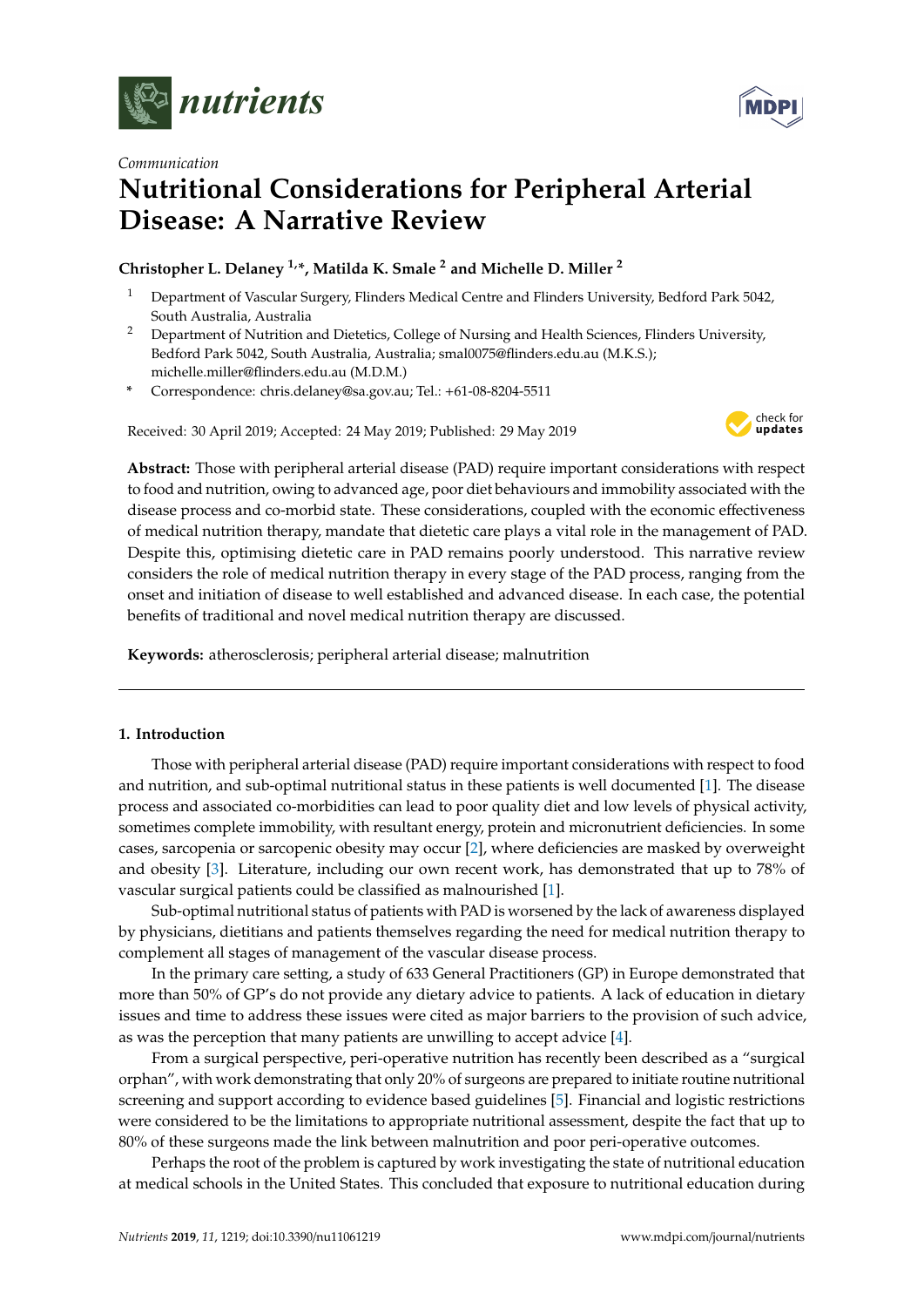training is so poor that we cannot expect physicians to effectively identify and treat nutrition related diseases [\[6\]](#page-10-5).

While the above should be considered a failure of current medical education strategies, what is more concerning is the variation in practice and associated clinical impact that is displayed by fully-trained dietitians involved in the treatment of patients with PAD. A questionnaire administered to Australian dietitians revealed significant variation in energy and protein estimates both, within and across stages of PAD. Analysis suggested that the variability of such estimates would be enough to have a clinically meaningful impact on patient outcomes. The limited evidence available to inform dietitians on best practice for PAD patients was proposed to be the likely explanation for the observed variability in practice [\[7\]](#page-10-6).

Just as concerning are the findings of a large-scale European study of nearly 8000 patients in the primary care setting, designed to assess their attitudes towards lifestyle, nutrition and physical activity. The study concluded that a large proportion of patients with unhealthy lifestyles do not perceive the need to make change [\[8\]](#page-10-7). Compounding this issue is the fact that patients with PAD have a poor understanding of their risk factors and the need for secondary prevention strategies and they rely heavily on the provision of knowledge and education from health professionals, which, as highlighted earlier, is variable, if it is addressed at all [\[9\]](#page-10-8).

The following narrative review aims to provide clinicians with an overview of the role of nutritional support in every stage of PAD, ranging from the onset and initiation of disease to the spectrum of established disease. In each case, the potential benefits of traditional and novel medical nutrition therapies will be discussed.

#### **2. Nutrition in the Prevention of Endothelial Dysfunction and Atherosclerosis**

Peripheral arterial disease is a local manifestation of the diverse pathophysiological processes associated with the systemic disease state atherosclerosis, however, both are preceded by the pathophysiological state known as endothelial dysfunction.

The vascular endothelium is a single, monolayer of cells acting as a barrier between blood and a pro-thrombotic vessel wall. It is a dynamic organ that plays a key role in vascular homeostasis and systemic well-being. Endothelial dysfunction is a state of impairment of these regulatory functions, characterised by an impaired endothelium dependent vasodilatory response to changes in flow or stimuli and a systemic pro-inflammatory and pro-oxidative state [\[10\]](#page-10-9). Endothelial dysfunction may be precipitated by genetic factors, such as hypercoagulability and blood group, and it has been proposed as the mechanism linking cardiovascular risk factors to established disease. Its onset has been deemed a sentinel event in the progression to atherosclerosis [\[11\]](#page-10-10). Modulation of endothelial function is, therefore, the likely mechanism through which medical nutrition therapy, either those targeting diet responsive risk factors or the systemic pro-inflammatory and pro-oxidative state of individuals with atherosclerosis, have been shown to delay the onset and progression of atherosclerosis [\[11,](#page-10-10)[12\]](#page-10-11).

Diet responsive cardiovascular risk factors include obesity, hypertension, dyslipidemia and diabetes mellitus.

Caloric restriction resulting in a negative energy balance has been the traditional approach to combat obesity. While this may be achieved in a variety of ways, there is evidence to suggest this may be best achieved in the form of an energy-restricted, high protein, low fat diet. This is associated with the greatest improvement in cardiovascular risk profile [\[13\]](#page-10-12).

The DASH (dietary approaches to stop hypertension) diet is a dietary pattern rich in fruit, vegetables, nuts and fibre. Considered by many a major advance in nutritional science, its effect may be augmented by low sodium intake and it has been shown to consistently lower blood pressure throughout the literature [\[14\]](#page-10-13).

With respect to hyperglycaemia, a position statement from the American Diabetes Association [\[15\]](#page-10-14) recommends that medical nutrition therapy is important in both prevention and management. Specifically, monitoring carbohydrate intake remains a key strategy in achieving glycaemic control,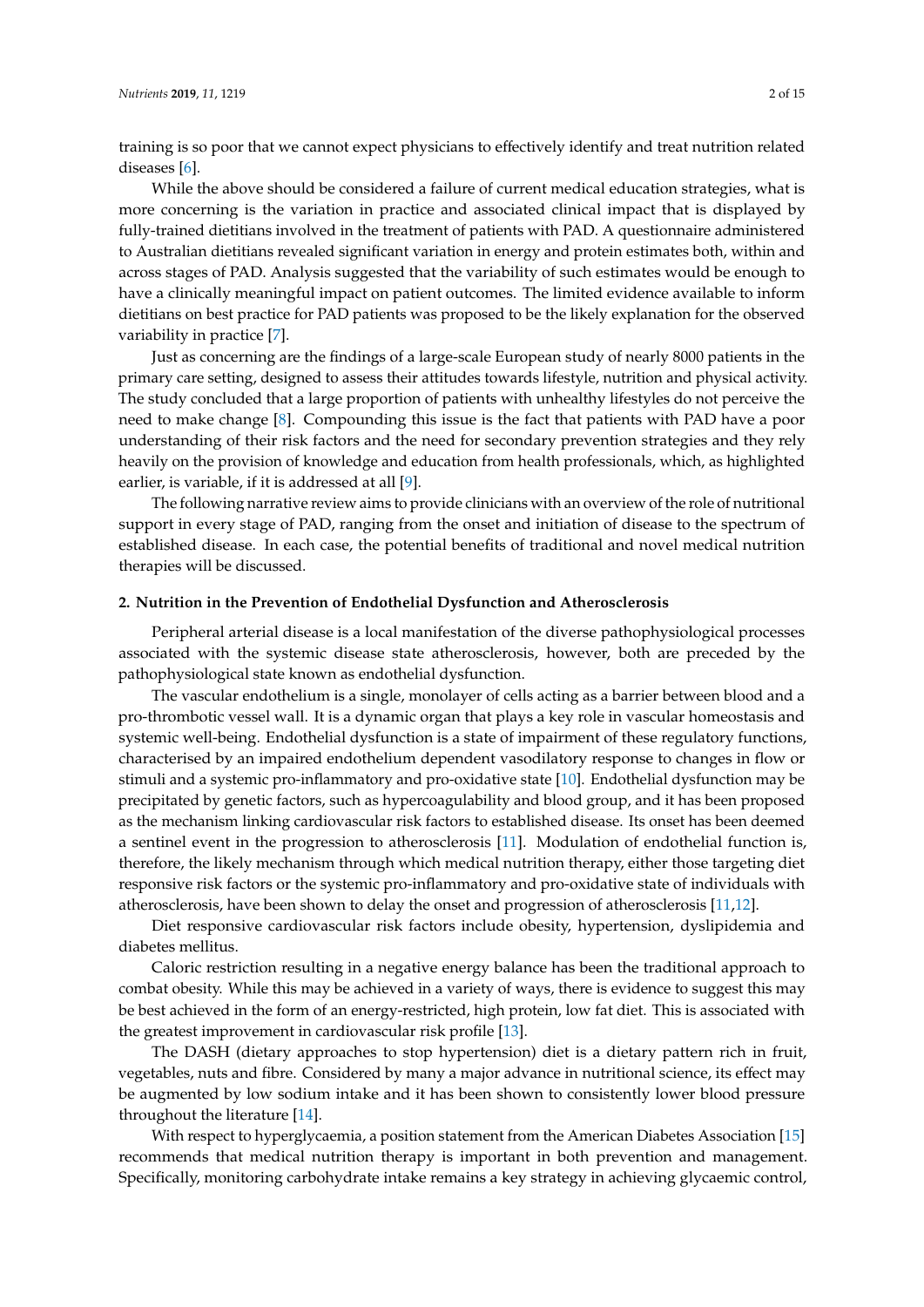while saturated fat should be limited to <7% of total caloric intake. The omega-3 polyunsaturated fatty acids derived from at least two fish meals per week are also recommended as beneficial due to their capacity to modulate insulin resistance [\[16\]](#page-10-15).

Although a recent systematic review suggested that omega-3 fatty acids are not useful in the management of established cardiovascular disease, they can be an effective method of risk factor modification [\[17\]](#page-10-16). Specifically, omega-3 fatty acids have been shown to have a weak anti-hypertensive effect as well as an ability to reduce triglyceride levels and improve lipid profile [\[12](#page-10-11)[,17](#page-10-16)[,18\]](#page-10-17). This may, in part, explain why populations with a high dietary intake of omega-3 fatty acids have low reported levels of cardiovascular disease [\[19\]](#page-10-18), however, the lipid lowering capacity of dietary intervention is not limited to omega-3 fatty acids. As demonstrated in a meta-analysis, soluble fibres are capable of lowering both total and LDL cholesterol levels, while polyphenols, such as resveratrol, have a lipid lowering effect in vitro but at this stage, such an effect has not translated into a clinical benefit on lipid profile [\[20\]](#page-10-19).

Interestingly, red wine is a good source of the polyphenol resveratrol and moderate alcohol intake may be protective against cardiovascular disease [\[21\]](#page-10-20). The adverse effects of alcohol consumption mean that alcohol intake is not currently a recommended dietary strategy, however, the strong anti-oxidant properties of polyphenols and their ability to modulate the systemic pro-inflammatory and pro-oxidative state associated with endothelial dysfunction and atherosclerosis [\[22\]](#page-10-21) means that polyphenols may contribute to the observed athero-protective effect of alcohol [\[22\]](#page-10-21). The capacity of medical nutrition therapy to temper this systemic state may, therefore, be just as important as dietary modification of risk factors.

In addition to polyphenols, nutrients such as omega-3 fatty acids, L-arginine, folic acid, cacao and green-tea have all independently been shown to have a positive effect on endothelial health [\[23\]](#page-11-0). In each case, the mechanism of effect is likely to be slightly different. It may be either an anti-oxidant effect to combat the oxidative stress, often triggered by cardiovascular risk factors, that is believed to be a causative factor in the onset of endothelial dysfunction, or a direct metabolic effect leading to enhancement of endothelial nitric oxide secretion. Nitric oxide itself is an important molecule released by the endothelium, which acts as a potent vasodilator with strong anti-oxidant and anti-inflammatory properties [\[24\]](#page-11-1).

Vitamin D deficiency has also been linked to endothelial dysfunction and a small uncontrolled intervention study revealed an improvement in markers of endothelial health following vitamin D supplementation in a cohort of patients with ischaemic heart disease [\[25\]](#page-11-2). Additionally, data from the National Health and Nutrition Examination Survey (NHANES) in the United States also showed vitamin D deficiency to be associated with a greater prevalence of PAD, however it is unclear whether such a relationship is causative [\[26\]](#page-11-3).

Not only are individual nutrients capable of modifying cardiovascular risk factors and augmenting endothelial function, they also have the capacity to exert beneficial athero-protective effects at various stages of the development and progression of atherosclerotic plaque. Nutrients such as hydroxytyrosol found in olive oil and flavonols demonstrate anti-oxidant capacity, which can prevent the oxidation of lipoprotein particles and subsequent fatty streak formation [\[27\]](#page-11-4). The amino-acid like compound taurine exerts a similar effect through its ability to inhibit expression of the oxidised LDL-receptor [\[28\]](#page-11-5). Taurine, like vitamin E and omega-3 fatty acids, has also been shown to reduce expression of endothelial cellular adhesion molecules with a resultant decrease of leukocyte migration into the intima and impairment of foam cell formation [\[28\]](#page-11-5). Vitamin E may also contribute to plaque stability by stimulating the synthesis of extracellular matrix and fibrosis [\[28\]](#page-11-5), however, like many of these nutrients, the evidence is not currently strong enough to recommend routine supplementation.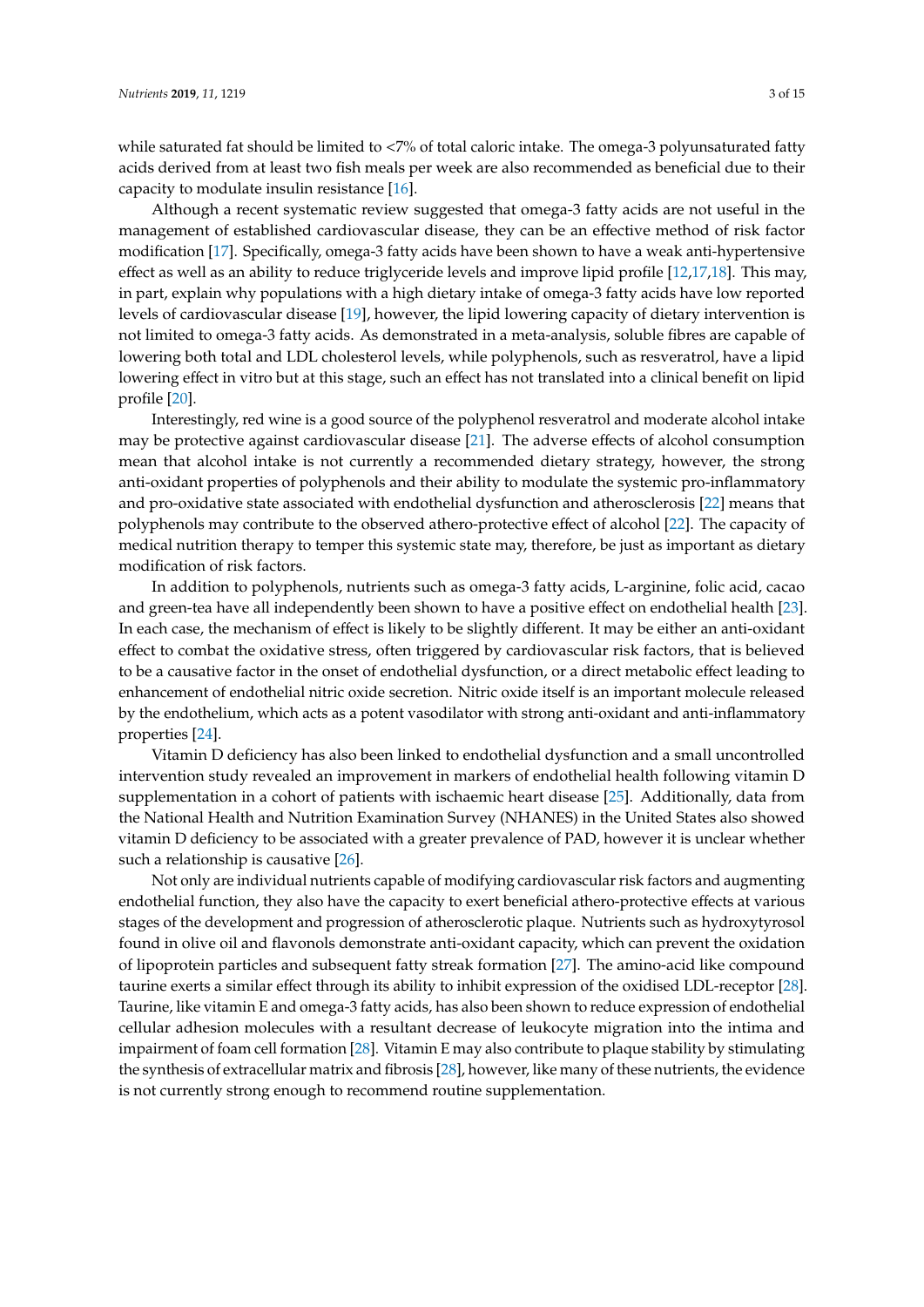An often overlooked vitamin in the pathogenesis of atherosclerosis is vitamin K. Arterial calcification occurs as part of the atherosclerotic process but may be inhibited by a vitamin K dependent protein known as matrix GIa protein (MGP) [\[29\]](#page-11-6). Antagonism of the vitamin K cycle results in high levels of uncarboxylated MGP and more severe arterial calcification. It is, therefore, plausible that vitamin K supplementation may slow the progression of calcification and atherosclerosis and work is being undertaken to investigate this. Phylloquinone (vitamin K1) is the primary dietary source of vitamin K, however, menaquinone (vitamin K2) may have a greater association with vascular calcification, and is therefore the preferred supplement for current trials [\[30\]](#page-11-7).

More recently, the focus has shifted from individual nutrients to dietary patterns that may be capable of combating the systemic state associated with endothelial dysfunction, and subsequently, atherosclerosis. Broadly speaking, dietary patterns rich in fruit, vegetables, fish and nuts have a beneficial impact on endothelial function and cardiovascular disease progression and encompass the commonly referred to "Mediterranean diet" [\[12\]](#page-10-11) and the DASH diet [\[14\]](#page-10-13), as well as the high levels of omega-3 fatty acid consumption associated with the "Seafood diet" [\[31\]](#page-11-8). In contrast, the intake of processed meats, fried food and refined grain products contribute to the so called "Western diet", which is pro-inflammatory and pro-atherogenic [\[32\]](#page-11-9).

Advances in nutritional science have fostered the evolution of a novel dietary strategy, referred to as "immuno-nutrition" [\[33\]](#page-11-10). Referring to the potential to modulate the immune system by interventions with specific nutrients, the concept of immuno-nutrition allows for a synergistic approach to immune-modulation through combined supplementation of anti-oxidant and anti-inflammatory vitamins and minerals [\[34\]](#page-11-11), with similar properties of amino-acids, such as arginine [\[35\]](#page-11-12) and glutamine, as well as omega-3 polyunsaturated fatty acids [\[36\]](#page-11-13). The subsequent enhancement of immune function has been shown to suppress acute post-operative inflammatory responses and protect against post-operative complications in patients undergoing major abdominal surgery [\[37\]](#page-11-14). Additionally, a meta-analysis reported a significant reduction in infection rate and hospital length of stay among general surgical patients with peri-operative immuno-nutrition supplementation [\[34\]](#page-11-11). Despite these promising findings, the immunosuppression associated with malnutrition in many patients with atherosclerotic disease and the fact that both innate and adaptive immune responses have been implicated in the chronic inflammatory state of atherosclerosis, no work has been undertaken to investigate the capacity of immuno-nutrition to slow or even halt the progression of atherosclerosis and associated cardiovascular event profile. This represents an opportunity for future clinical and translational research which may be complementary to current work that is targeting the immune-mediated components of atherosclerosis in an attempt to favourably alter the natural history of the disease process in the form of a vaccination.

In the meantime, to complement lifestyle modifications, such as tobacco avoidance and regular physical activity, the use of medical nutrition therapy to treat cardiovascular risk factors and the systemic state associated with atherosclerosis should be initiated in the primary care setting (see Table [1\)](#page-4-0) and continued at a specialist level for those patients with clinical manifestations of the disease process. Consideration should also be given to use of such supplementation as a primary preventative strategy to augment endothelial function and potentially prevent progression to atherosclerosis in younger individuals whose genotype may place them at high risk for future disease.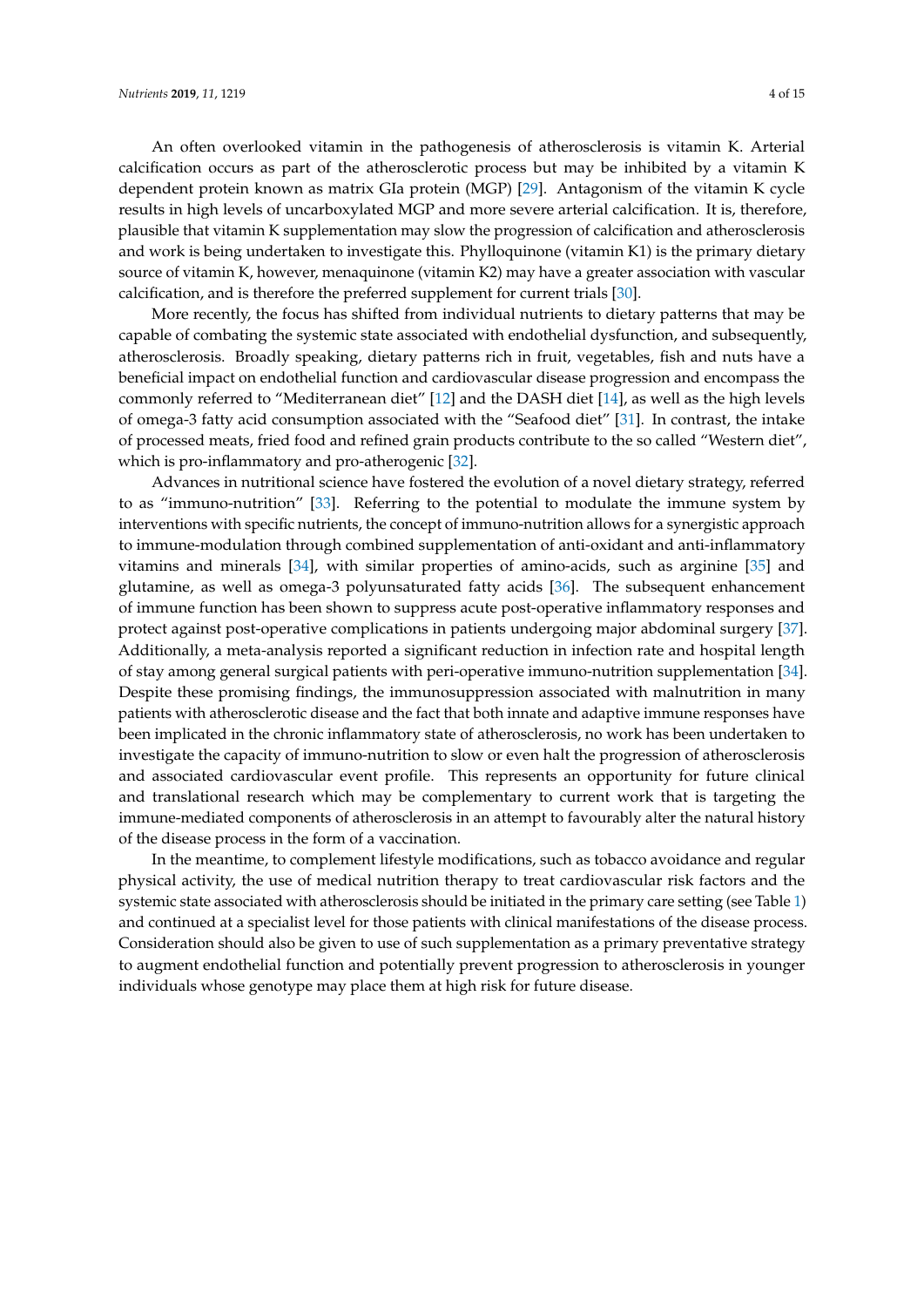| Lifestyle                            |                                                                                                                                                                                                                          |
|--------------------------------------|--------------------------------------------------------------------------------------------------------------------------------------------------------------------------------------------------------------------------|
|                                      | Avoid tobacco use                                                                                                                                                                                                        |
|                                      | Regular physical activity                                                                                                                                                                                                |
|                                      | Minimum of 30 min moderate intensity physical activity at least 5 days/week                                                                                                                                              |
| <b>Diet</b>                          |                                                                                                                                                                                                                          |
| Fats                                 |                                                                                                                                                                                                                          |
|                                      | Limit saturated fats to $\langle 7\%$ of daily caloric intake                                                                                                                                                            |
|                                      | Replace saturated fats with unsaturated fats (eg., omega-3 fatty acids)                                                                                                                                                  |
|                                      | At least two fish meals per week                                                                                                                                                                                         |
|                                      | Use olive oil for cooking                                                                                                                                                                                                |
|                                      | High unsaturated fat content and the anti-oxidant hydroxytyrosol                                                                                                                                                         |
|                                      | Consume low-fat dairy products                                                                                                                                                                                           |
|                                      | Limit red meat to one meal per week                                                                                                                                                                                      |
|                                      | Replace with beans or legumes                                                                                                                                                                                            |
| <b>Calories</b>                      |                                                                                                                                                                                                                          |
|                                      | Limit sugar consumption (food and drink)                                                                                                                                                                                 |
|                                      | Avoid excessive caloric intake from any source                                                                                                                                                                           |
| Sodium                               |                                                                                                                                                                                                                          |
|                                      | Limit intake to 1.7 g per day                                                                                                                                                                                            |
| Fruit, Vegetables<br>and Wholegrains |                                                                                                                                                                                                                          |
|                                      | Five serves of vegetables, two serves of fruit, four serves of wholegrain per day<br>Ensures satisfactory daily fibre, vitamin and mineral intake<br>Consume wholegrain in preference to white or refined grain products |
| Anti-oxidants                        |                                                                                                                                                                                                                          |
|                                      | 1-2 cups of green tea daily<br>Fruit and vegetable intake as above                                                                                                                                                       |

<span id="page-4-0"></span>**Table 1.** Diet and lifestyle recommendations for atherosclerosis prevention in the primary care setting.

### **3. Nutrition in the Management of Peripheral Arterial Disease**

Peripheral arterial disease is an occlusion or stenosis of an artery, usually one belonging to the leg. It occurs across a spectrum of disease ranging from asymptomatic to critical limb ischaemia (characterised by ischaemic rest pain and tissue loss) [\[38\]](#page-11-15). The nutritional requirements and medical nutrition therapies for these patients vary depending on the severity of disease.

## *3.1. Asymptomatic PAD*

Up to 25% of patients with PAD are asymptomatic, many of whom remain unaware of the diagnosis until it is incidentally detected during the course of investigating another pathology [\[39\]](#page-11-16). Despite this, the risk of associated cardiovascular morbidity and mortality is equivalent to those with symptoms. That is, 20% of these patients will suffer from a non-fatal cardiovascular (CV) event within 5 years, while 10–15% will be dead within 5 years, the majority of these from a CV related cause [\[40\]](#page-11-17). For those who are aware of the diagnosis, treatment strategies, therefore, involve halting progression of disease and atherosclerotic plaque stabilisation to avoid CV events. This is achieved through lifestyle intervention and pharmacotherapies to modify risk factors and limit the systemic pro-inflammatory and pro-oxidative state of atherosclerosis [\[41\]](#page-11-18).

Implementation of medical nutrition therapies described above to prevent progression and onset of atherosclerosis are paramount, however, given these patients have established disease, prescription of what is known as "best medical therapy", typically comprising of an antiplatelet agent, a statin and anti-hypertensive drugs, is also a vital component of the treatment paradigm. Consideration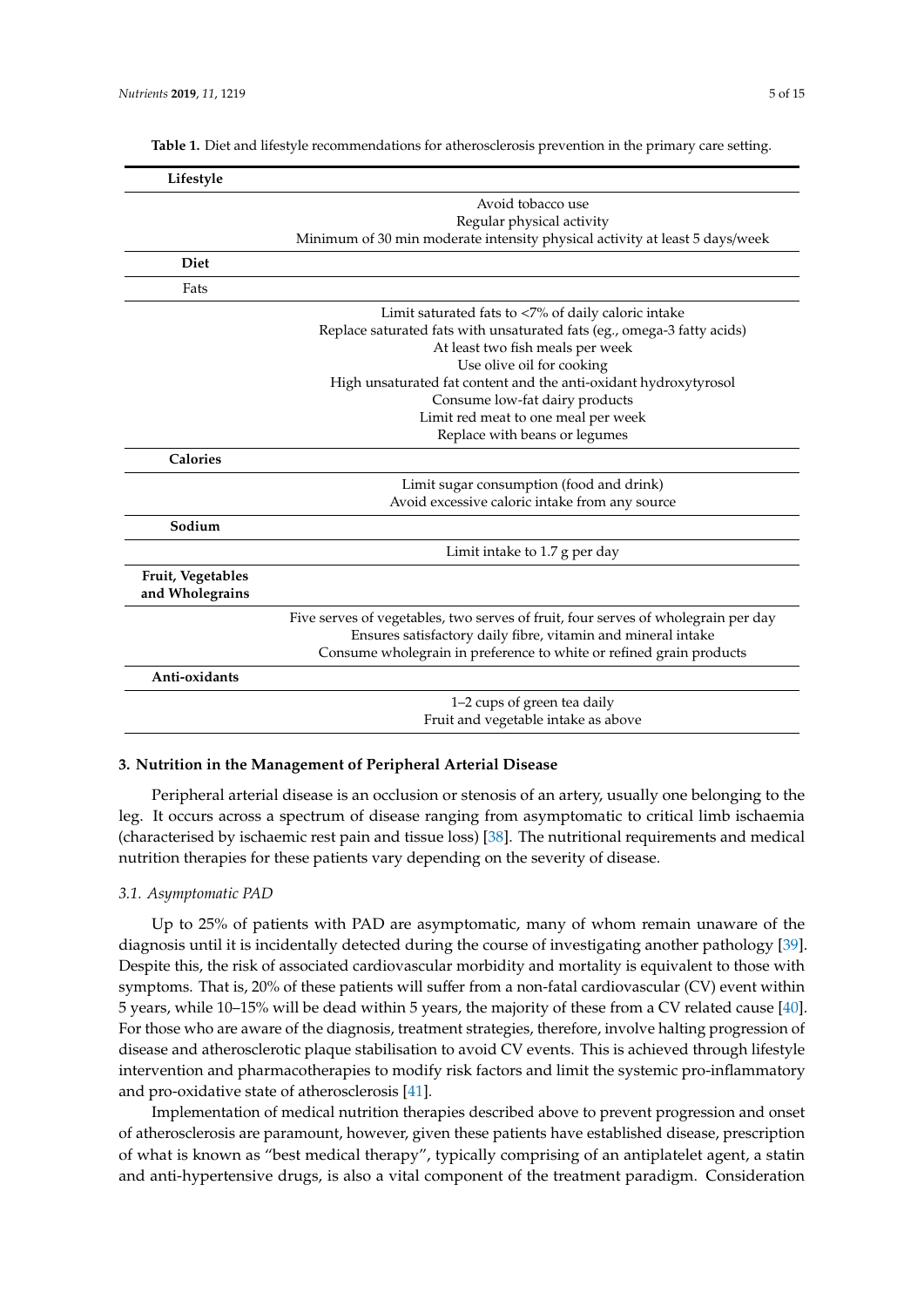must, therefore, be given to the concept of drug–nutrient interactions. A review article which critically appraised the evidence exploring the association between medications commonly prescribed to PAD patients and nutritional status highlighted a risk of Coenzyme Q10 deficiency with lipid lowering medications, zinc depletion with anti-hypertensive medications and vitamin B12 deficiency with oral hypoglycaemic agents. It was concluded that patients with PAD, who are long term consumers of such medications, should be routinely monitored for these nutrient deficiencies to facilitate early identification and initiation of treatment [\[42\]](#page-11-19).

In addition to standard "best medical therapy", anticoagulation in the form of warfarin is also commonly prescribed to these patients for the treatment of associated co-morbidities. In light of recent work considering the link between vascular calcification and vitamin K, it is possible that antagonism of vitamin K with warfarin therapy may contribute to more significant levels of calcification and disease progression. Therefore, alternative drugs, such as Apixiban or Rivoroxiban, should be considered if anticoagulation is necessary in patients with PAD. Care should also be taken with supplementation of vitamin E in these patients. Although not a drug–nutrient interaction, vitamin E supplementation may be antagonistic to vitamin K with the potential to impact the burden of calcification [\[43\]](#page-12-0).

#### *3.2. Intermittent Claudication*

Intermittent claudication (IC) is the most frequent symptom of PAD and is defined as walking induced pain or cramping in one or both legs that is relieved by rest. In addition to achieving control of disease progression and CV risk reduction, treatment is also geared towards providing symptom relief by way of improvements in pain free walking performance. Supervised, treadmill-based exercise training is the current gold-standard of treatment to improve walking performance in this cohort of patients [\[44\]](#page-12-1). The influence of such training on the nutritional status of patients with IC has been poorly addressed in the literature. This is despite the potential consequences associated with increasing metabolic demands through high-intensity exercise without the concurrent administration of adequate nutrition in this already nutritionally vulnerable group [\[45](#page-12-2)[,46\]](#page-12-3). In fact, evidence exists to suggest that combined nutrition and exercise interventions in the rehabilitation setting are preferable, with those receiving exercise alone demonstrating greater declines in nutritional status and physical health [\[47–](#page-12-4)[49\]](#page-12-5). The timing and composition of nutritional support, in particular supplementary protein, is critical in achieving optimal outcomes for exercise interventions [\[50](#page-12-6)[,51\]](#page-12-7). Nutrients with anti-oxidant and anti-inflammatory properties are also essential, not only to treat the underlying atherosclerotic systemic disease state, but also in light of recent work in patients with IC demonstrating a negative association between walking performance and markers of endothelial cell inflammation and a positive association with ambulatory ability and circulating anti-oxidant capacity [\[52\]](#page-12-8).

To put this into context, patients with IC have demonstrated high intake of pro-atherogenic foods including saturated fat, sodium and cholesterol, and low intake of potentially anti-inflammatory and anti-oxidative foods, such as fibre, vitamins A, C, and E, and folate, compared with recommended daily dietary intake [\[3,](#page-10-2)[53\]](#page-12-9). This may, in part, be attributable to the socio-economic status of these patients. A higher prevalence of PAD has been demonstrated in patients with lower socio-economic status [\[54\]](#page-12-10) and social class is known to predict diet quality, with nutrient poor diets preferentially consumed by those with limited economic capacity [\[55\]](#page-12-11). Compounding this poor intake is the relative calf muscle atrophy in patients with IC compared with healthy controls, which may be worsened by an increased proteolytic effect associated with participation in a supervised exercise program [\[46\]](#page-12-3). The extent of muscle atrophy may not be limited just to the legs, with recent work suggesting that 25% of patients with IC have sarcopenia, with a greater associated impairment of walking performance than those with IC who are not sarcopenic [\[56\]](#page-12-12).

The central role played by muscle in whole body protein metabolism is particularly important in response to physiological and pathological stress. Preservation of muscle mass is an important determinant of survival in chronic disease states, and the ability to perform activities of daily living, and therefore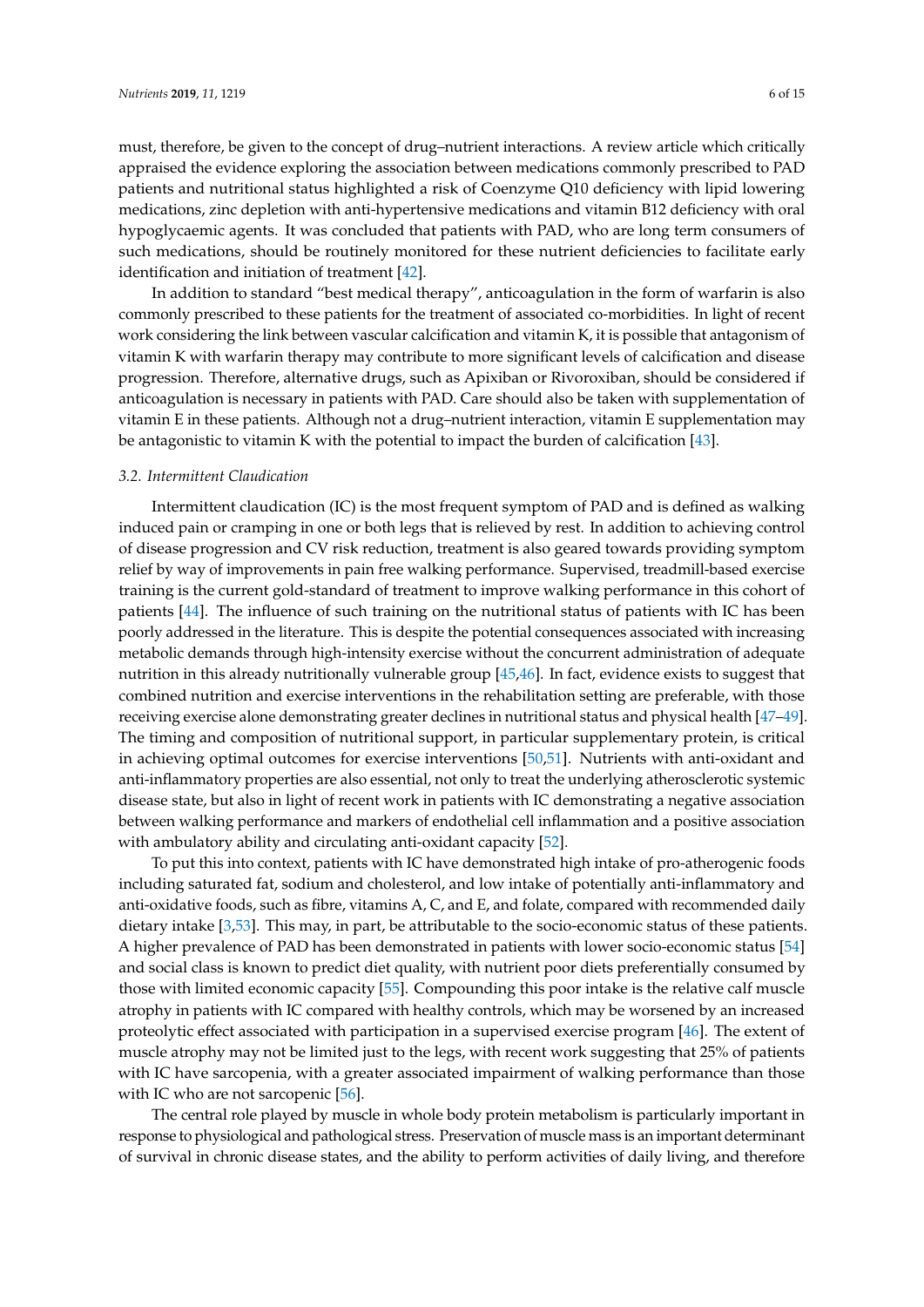maintain quality of life, is also critically dependent on muscle mass [\[57\]](#page-12-13). Myokines, circulating hormones secreted by skeletal muscle, may even be able to influence characteristics of atherosclerotic plaque [\[58\]](#page-12-14).

#### *3.3. Critical Limb Ischaemia*

Critical limb ischaemia (CLI) is the most advanced stage of PAD, with a prognosis worse than many cancer-related illnesses [\[59\]](#page-12-15). A high burden of atherosclerotic disease in association with significantly raised levels of inflammatory cytokines [\[60\]](#page-12-16) and reduced total anti-oxidant capacity [\[61\]](#page-12-17), when compared to patients with IC, leads to a 25% risk of mortality and 30% risk of major limb amputation within 12 months of diagnosis [\[40\]](#page-11-17).

Contributing to the poor prognosis in this patient cohort is the high prevalence of malnutrition, recently reported to be as much as 78% [\[1\]](#page-10-0). Not surprisingly, those at the severe end of the spectrum of malnutrition are more likely to die within 30 days of diagnosis [\[62\]](#page-12-18). Advanced age and poor oral intake, immobility, co-morbidities, atherosclerotic disease burden, and in many cases, prolonged hospital admission with or without associated procedural intervention are all factors associated with a diagnosis of malnutrition. Specific, disease-related features may also be responsible and are somewhat unique to patients with PAD and CLI.

The term "Resting Energy Expenditure" (REE) represents the amount of calories utilised by an individual in an inactive state over a 24 h period. Metabolism of skeletal muscle is the major contributor to daily REE, and owing to the progressive disuse calf muscle atrophy and muscle denervation across the spectrum of PAD, it is not surprising that patients with CLI have a lower REE than those with IC, whose REE is lower than that of healthy controls [\[63](#page-13-0)[,64\]](#page-13-1). When corrected for skeletal muscle mass, this observation remained and suggests that factors associated with peripheral blood flow also provide an important contribution to REE in these patients. In combination with the low level of physical activity undertaken by patients with CLI, these findings may represent an overall positive energy balance with subsequent risk of weight gain and obesity. In support of this statement are recent findings demonstrating a strong positive association between obesity and CLI [\[65\]](#page-13-2). Interestingly, in a concept known as "the obesity paradox", a high body-mass index (BMI) may have a protective effect against mortality in patients with lower limb ulcers [\[66\]](#page-13-3), however, this was a small study, in which 53% of patients had non-ischaemic ulcers (venous or neuropathic) and body composition was not assessed. Therefore, it is likely that preservation of skeletal muscle mass is also required for such a paradox to hold true. Instead, patients with CLI have muscle atrophy and any patient with obesity may be considered as having sarcopenic obesity. Effectively a combination of low muscle mass and high fat mass, sarcopenic obesity is an entity in which the consequences of sarcopenia and obesity are complementary and compound the negative pathophysiological effects of each other. In isolation, up to 44% of patients with PAD have sarcopenia [\[67\]](#page-13-4), while 46% are obese [\[1\]](#page-10-0). The consequences of sarcopenia in patients with CLI include a greater risk of mortality, limb loss and CV events when compared to those without sarcopenia [\[68\]](#page-13-5). In addition, they experience decreased mobility, slow gait and poor physical endurance, which can exacerbate the clinical features associated with CLI. Excess adipose tissue may precipitate a pro-thrombotic state and platelet hypercoagulability, while also contributing to the chronic pro-inflammatory state of atherosclerosis and providing an impairment to timely wound healing [\[65\]](#page-13-2).

The above discussion may not hold true for all patients with CLI, as the work to investigate REE in these patients only considered those with rest pain, excluding the presence of ulceration. In practice, the majority of patients with CLI present with ulceration. Isolated rest pain is relatively uncommon. There is currently no literature to describe the impact of ischaemic ulceration on REE, however, in a systematic review investigating energy balance in patients with pressure ulcers, patients were characterised by increased REE, which correlated with the surface area of the ulcer and reduced energy intake [\[69\]](#page-13-6). If this is proven to be correct in patients with CLI, a negative energy balance may exist resulting in progression of muscle atrophy and further deterioration of nutritional status. Preservation of skeletal muscle is essential to facilitate ulcer healing, as it is an important source of the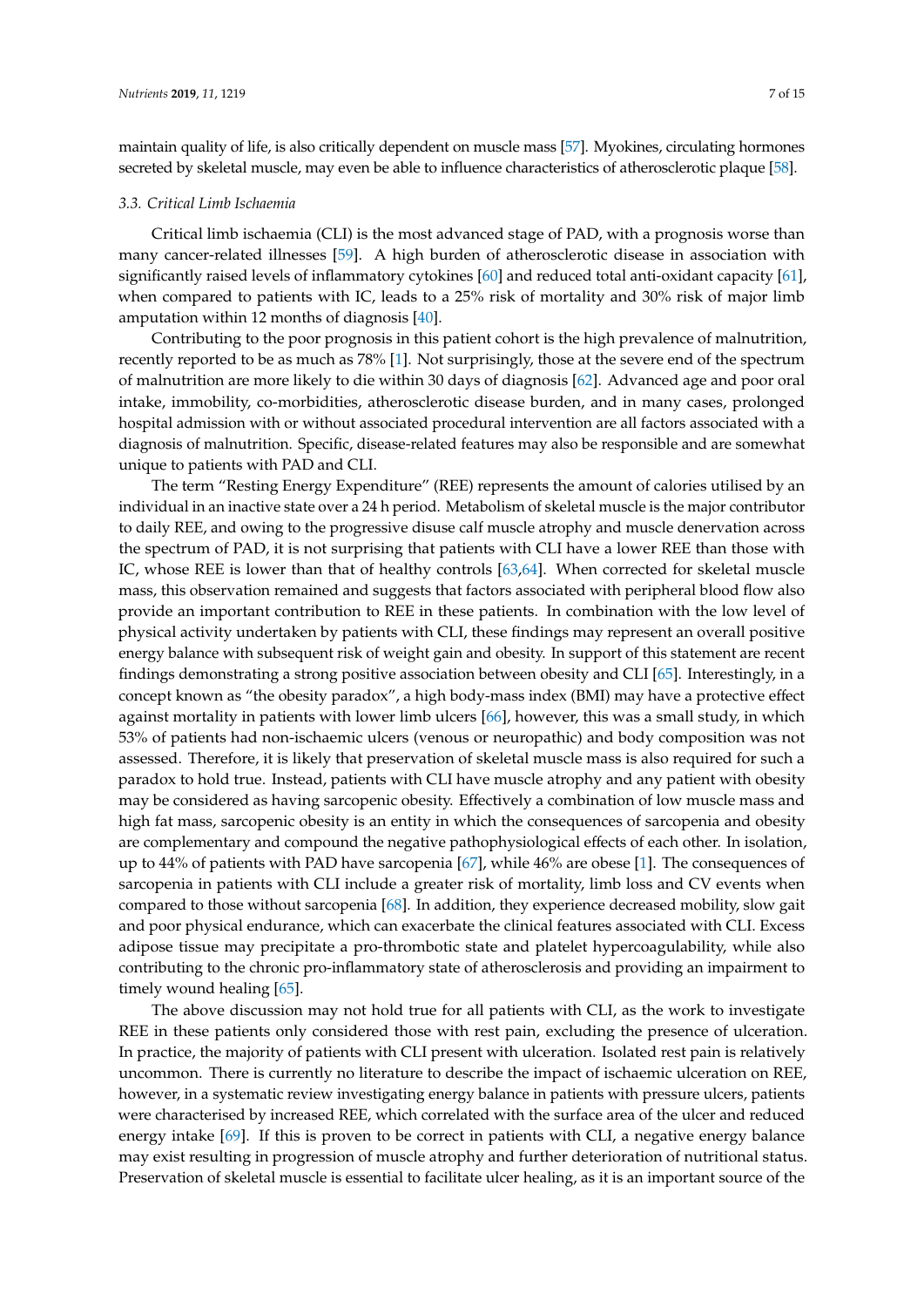protein required for collagen formation [\[70\]](#page-13-7). Protein deficiency contributes to poor wound healing and estimated protein requirements for patients attempting to heal wounds are typically too low [\[71\]](#page-13-8). An explanation for this under-estimation may be the daily protein loss that occurs from wound or ulcer exudate, which may be as much as 100 g per day [\[70\]](#page-13-7). Estimated energy requirements when using the Harris-Benedict equation for patients with pressure ulcers are also felt to be inadequate, with a correction factor of 10% recommended [\[69\]](#page-13-6). This may also be the case in patients with ischaemic ulceration and warrants further investigation [\[72\]](#page-13-9). Clinician education is, therefore, essential to ensure adequate dietary supplementation of protein and energy in the presence of tissue loss in CLI patients.

With respect to wound healing, other aspects of nutritional care are equally important. Micronutrients such as vitamin A, vitamin C and Zinc have anti-oxidant properties and are involved in wound healing and epithelial integrity, while selenium enhances wound healing mechanisms that are complementary to the role of zinc [\[73\]](#page-13-10). Vitamin D and vitamin E are also anti-oxidant and have immune-modulatory effects, which may indirectly augment the healing process. Higher rates of major limb amputation have been observed in CLI patients with vitamin D deficiency [\[74\]](#page-13-11).

Despite the importance of these micronutrients, alarming rates of deficiency have been observed in the vascular surgery population in general, but specifically in those with PAD. In a recent study of 94 patients with PAD, 78% were vitamin C deficient, 58% were deplete in vitamin D and 50% displayed low levels of serum zinc [\[1\]](#page-10-0). The patient cohort also demonstrated widespread deficiencies in vitamin A, iron and vitamin B-12. Deficiencies in multiple micronutrients were commonly observed [\[1\]](#page-10-0), but importantly, each individual demonstrated a unique pattern of micronutrient deficiency and nutritional requirements, meaning that supplementation must be tailored to meet the needs of each patient and cannot be generalised to suffice the patient cohort as a whole. In fact, unnecessary supplementation can lead to excess levels of these nutrients with associated adverse consequences [\[75\]](#page-13-12).

#### **4. Impact of the Perioperative State on Nutritional Status in PAD**

In general terms, ischaemic ulceration or rest pain requires an intervention to revascularise the limb in order to achieve limb salvage and avoid amputation. In some cases, patients with IC also undergo revascularisation to treat lifestyle limiting symptoms and improve walking capacity.

The role of medical nutrition therapy in the peri-operative state has been well explored in the general surgical population and an inadequate nutritional state has been shown to increase length of stay, rate of hospital readmissions, healthcare costs, morbidity and mortality [\[34\]](#page-11-11). These findings are also applicable to vascular surgery, however, other features unique to the vascular surgical population also need consideration.

The high rates of sarcopenia and obesity in CLI patients, alone or in combination, which were previously referred to, are associated with poorer short and long-term post-operative outcomes, including mortality and limb salvage, when compared to those without sarcopenia or obesity [\[76\]](#page-13-13).

Resting energy expenditure increases acutely after any surgical intervention, owing to the catabolic state precipitated by surgery and anaesthesia [\[34\]](#page-11-11). This can lead to progressive muscle atrophy and sarcopenia, compounding the nutritional vulnerability of this already at-risk population. Of equal relevance, however, is the impact of revascularisation on REE in the longer term. Although speculative, given that peripheral blood flow has been proposed to contribute to REE, probably due to improved perfusion and metabolic output of skeletal muscle, an increase in peripheral blood flow following revascularisation is likely to be associated with an increase in REE. The impact of this is to worsen what is already a potential negative energy balance, particularly in patients with ulcers, and potentially precipitate a further decline in nutritional state [\[77\]](#page-13-14).

In cases of open surgical revascularisation, a long incision is generally required for purposes of conduit harvest and bypass. A catastrophic consequence of such a procedure is wound dehiscence, often in association with infection. Deep tissue infection with bypass graft involvement usually precedes graft explant and limb loss and the importance of timely wound healing is, therefore, paramount. From a nutritional perspective, as discussed above, appropriate supplementation of energy and protein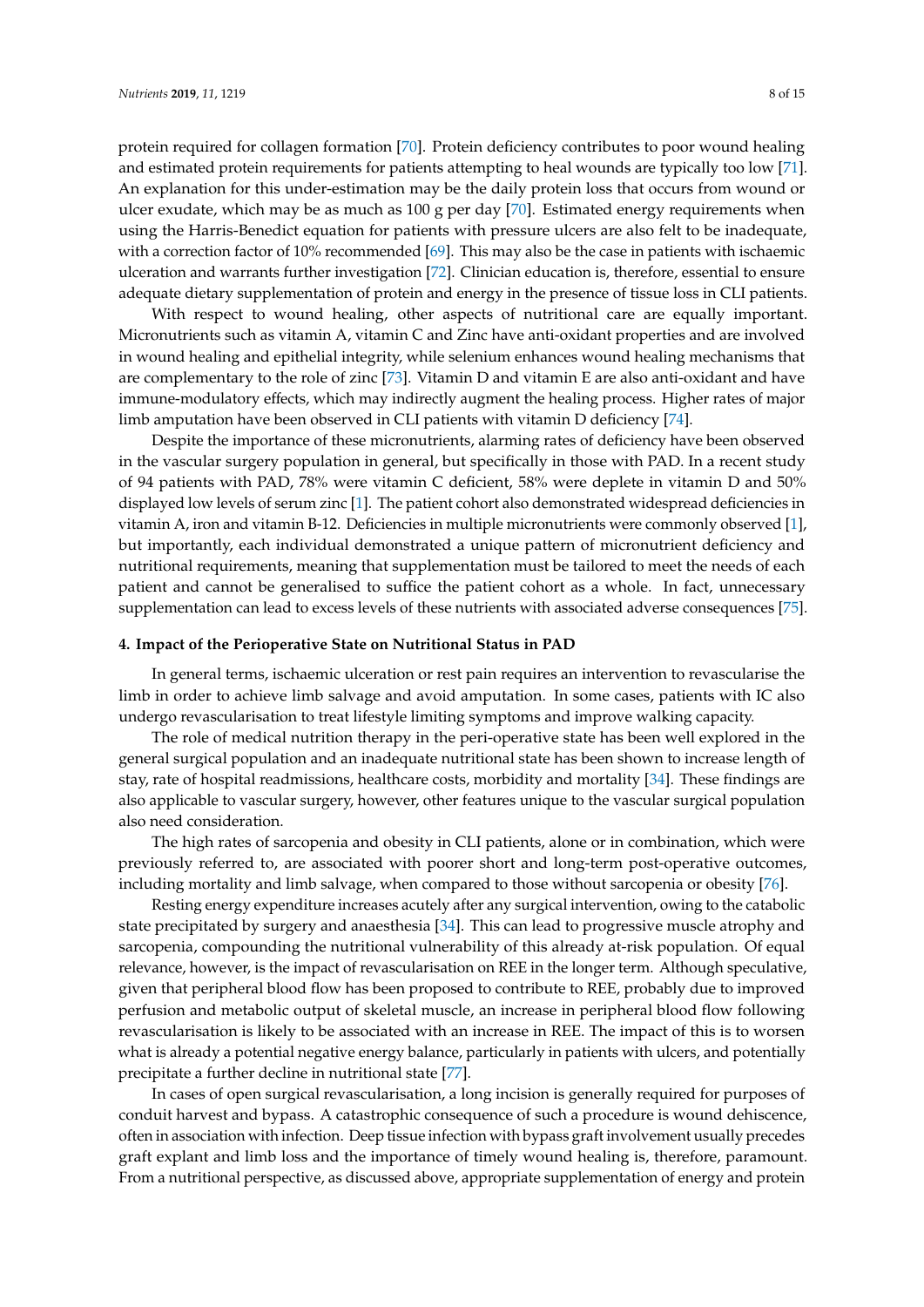as well as micronutrients is essential [\[34\]](#page-11-11). In the peri-operative phase, however, consideration must also be given to the fasting state, particularly the impact on glucose control in the high proportion of PAD patients with diabetes mellitus. Glucose is an important energy source for wound healing, however, hyperglycaemia can impair wound healing through enhancement of catabolism and impairment of necessary immune responses. Careful monitoring of blood glucose levels and intensive insulin therapy is, therefore, required alongside individualised medical nutrition therapy.

#### **5. Long-Term Nutritional Requirements**

It is important to remember that interventions for atherosclerosis and its associated clinical conditions are not curative. Patients will evolve through many stages of the disease process, in some cases showing signs of deterioration, and in other cases, after revascularisation for example, improve their clinical state. What is certain, however, is that once diagnosed with atherosclerotic disease, this is a chronic, lifelong diagnosis, as are the nutritional requirements that accompany it.

To highlight the importance of this statement is a concept that is often considered the "Achilles heel" of modern vascular surgery. Neo-intimal hyperplasia (NIH) is a fibro-proliferative response to mechanical injury of the wall, such as that induced by angioplasty, stenting or bypass surgery [\[78,](#page-13-15)[79\]](#page-13-16). It commonly precipitates graft or stent failure and reinterventions to treat NIH, in order to maintain or restore patency, are both costly and resource heavy [\[80\]](#page-13-17).

Given the immune-modulated proliferation and migration of vascular smooth muscle cells that is characteristic of NIH, current treatment strategies are directed towards achieving localised immunosuppression. Stents and angioplasty balloons are coated with drugs such as paclitaxel, whose anti-proliferative properties have been shown to improve patency rates of vascular interventions. Despite this, the cost of such treatment is relatively prohibitive and the safety profile has recently been brought into question [\[81\]](#page-13-18).

Immuno-nutrition may represent a novel treatment approach to target NIH. Direct injection of vitamin D into stenotic lesions of patients with arterio-venous fistulae has been shown to inhibit the progression of NIH [\[82\]](#page-13-19). Similar findings have been reported in vitamin E treated rabbits [\[83\]](#page-14-0), while augmentation of vitamin D receptors can reduce the incidence of NIH following coronary angioplasty in atherosclerotic swine [\[84\]](#page-14-1). Vitamins A and C [\[85\]](#page-14-2) have also been proposed to reduce the rate of proliferation of endothelial and smooth muscle cells and biodegradable stents with built in vitamin A are being trialled to treat atherosclerotic lesions in patients with cardiovascular disease.

In addition to vitamins, endogenously generated omega-3 fatty acids can attenuate vascular inflammation and NIH through interaction with the free fatty acid receptor 4 in mice [\[86\]](#page-14-3), as well as inhibit NIH in autologous vein grafts in dogs [\[87\]](#page-14-4). Combining the anti-oxidant and anti-inflammatory properties of the above-mentioned vitamins and nutrients, along with others such as zinc, arginine and glutamine, which are supplemented as part of immune-nutritional support, may therefore have a role to play in reducing the onset and progression of NIH with subsequent improvement in short and long-term patency rates of vascular interventions.

#### **6. Summary and Recommendations**

Patients with PAD are a nutritionally vulnerable group and the opportunity exists for targeted medical nutrition therapy to improve clinical outcomes across all stages of the disease process and potentially prevent disease onset in those at risk.

Improved education of physicians and allied health professionals involved in the care of patients with cardiovascular disease is required and this should be actively incorporated into both the under-graduate and post-graduate training of these individuals.

With such a significant proportion of patients with atherosclerosis demonstrating features of malnutrition, many of whom are not routinely identified, a formal nutritional assessment of all patients is recommended. It is, however, essential to tailor medical nutrition therapy to the unique needs of each individual patient. Micronutrients should be assessed for in serum samples and supplemented as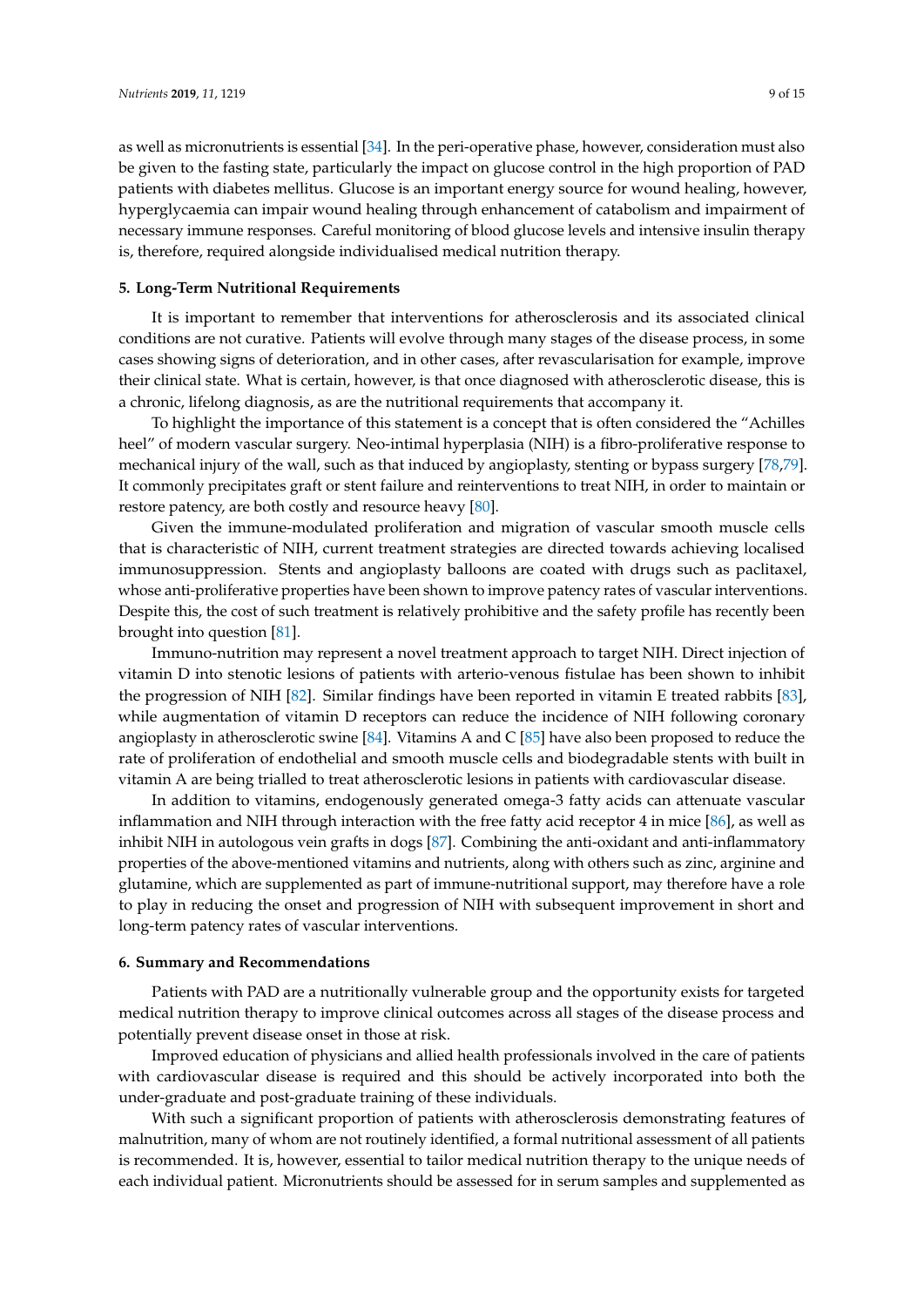required. Protein and energy requirements will vary depending on the presence or absence of ulcers, stage of disease, and whether or not a patient is in the peri-operative state or undergoing a concurrent exercise-based intervention. Traditional equations to calculate such requirements should be adapted accordingly (See Table [2\)](#page-9-0).

<span id="page-9-0"></span>**Table 2.** Recommendations for the nutritional assessment of patients with Peripheral Arterial Disease to determine their nutritional status and requirements.

| Assessment   |                                                                                                                                                                                                                                                                           |
|--------------|---------------------------------------------------------------------------------------------------------------------------------------------------------------------------------------------------------------------------------------------------------------------------|
|              | Given the high prevalence of malnutrition in PAD, all patients (inpatients or<br>outpatients) with a diagnosis of PAD should undergo a formal dietitian assessment to<br>determine nutritional status/requirements                                                        |
|              | Anthropometry                                                                                                                                                                                                                                                             |
|              | BMI, recent history of unintentional weight loss                                                                                                                                                                                                                          |
|              | Routine nutritional biochemistry                                                                                                                                                                                                                                          |
|              | haemoglobin, iron studies, albumin and total protein, lipid profile, C-reactive protein<br>and white cell count, glycated haemoglobin (HbA1c), electrolytes and creatinine                                                                                                |
|              | Micronutrient/Trace element screen                                                                                                                                                                                                                                        |
|              | Vitamins A, C, D, E, Vitamin B12 and folate, Zinc                                                                                                                                                                                                                         |
|              | Clinical assessment                                                                                                                                                                                                                                                       |
|              | Stage of PAD (Asymptomatic, intermittent claudication or critical limb ischaemia)<br>Peri-operative state or conservative management<br>Potential drug:nutrient interactions                                                                                              |
|              | Dietary assessment                                                                                                                                                                                                                                                        |
|              | Does protein/energy intake match the estimated requirement?<br>Adjust requirement if hypermetabolic state<br>Variable adjustment depending on presence/size of ulceration; peri-operative state<br>(magnitude of surgery performed); active infection                     |
| Intervention |                                                                                                                                                                                                                                                                           |
|              | Education/counselling/dietary recommendations to reduce risk of disease progression<br>(see Table 1) and allow improved blood-glucose level control<br>Tailor supplementation to meet the needs of individual patients<br>Protein/Energy<br>Micronutrients/Trace elements |
| Monitoring   |                                                                                                                                                                                                                                                                           |
|              | Routine re-assessment of patients to identify a change in clinical state and associated<br>nutritional requirements                                                                                                                                                       |
|              | PAD; Peripheral Arterial Disease, BMI; Body Mass Index.                                                                                                                                                                                                                   |

Finally, medical nutrition therapy in general surgical patients has been demonstrated as an efficient investment, with every \$1 of expenditure for hospitalised patients resulting in a saving of \$52 [\[34\]](#page-11-11). On the basis of the above discussion, the potential reduction in health care expenditure for patients with PAD may be even greater and is worthy of significant research attention and investment.

**Funding:** This research received no external funding.

**Conflicts of Interest:** The authors declare no conflict of interest.

**Author Contributions:** Conceptualisation, C.L.D., M.K.S., and M.D.M.; writing—original draft preparation, C.L.D., M.K.S., and M.D.M.; writing—review and editing, C.L.D., M.K.S., and M.D.M.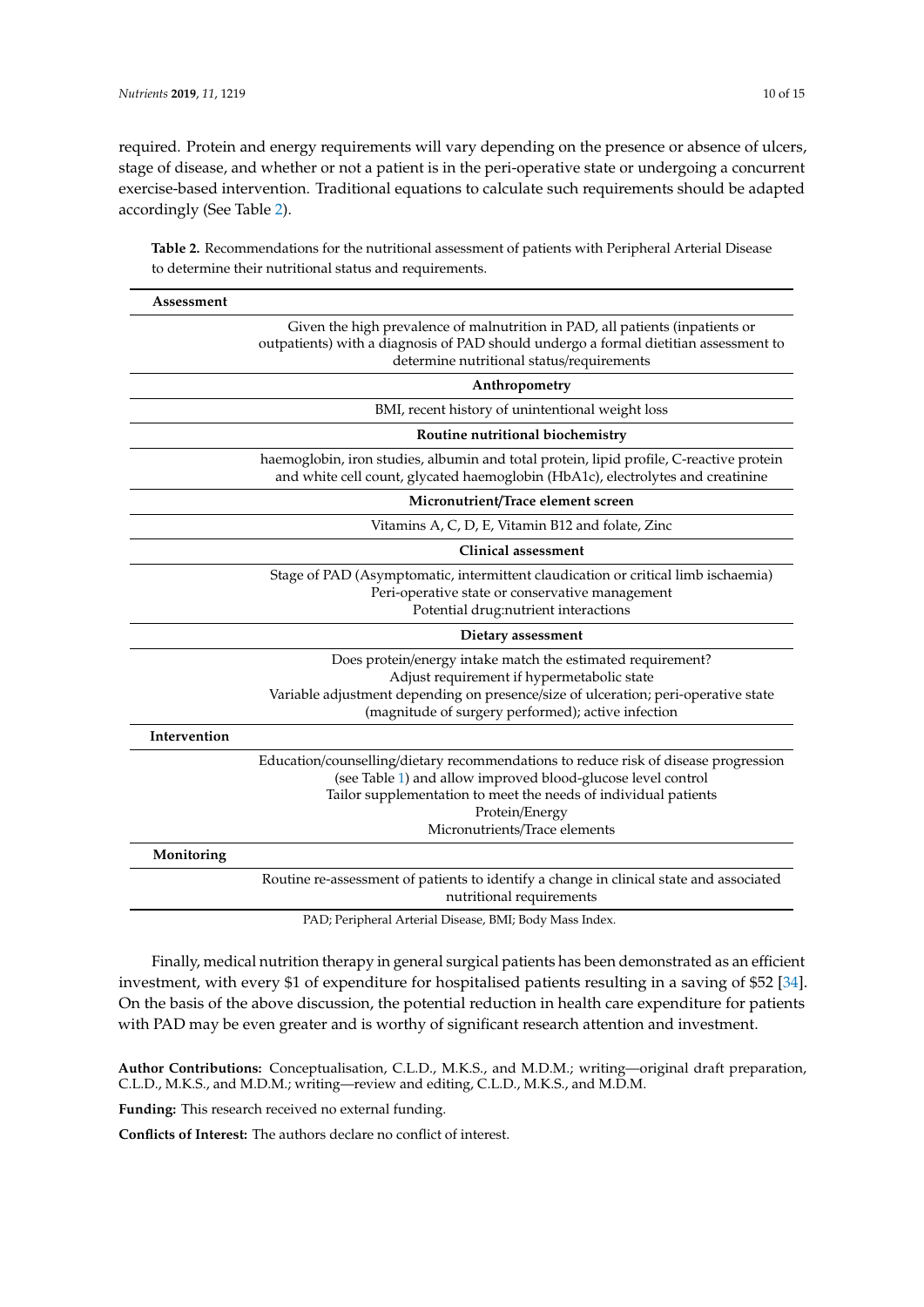## **References**

- <span id="page-10-0"></span>1. Thomas, J.; Delaney, C.; Suen, J.; Miller, M. Nutritional status of patients admitted to a metropolitan tertiary care vascular surgery unit. *Asia Pac. J. Clin. Nutr.* **2019**, *28*, 64–71. [\[PubMed\]](http://www.ncbi.nlm.nih.gov/pubmed/30896416)
- <span id="page-10-1"></span>2. McDermott, M.M.; Hoff, F.; Ferrucci, L.; Pearce, W.H.; Guralnik, J.M.; Tian, L.; Liu, K.; Schneider, J.R.; Sharma, L.; Tan, J.; et al. Lower extremity ischemia, calf skeletal muscle characteristics, and functional impairment in peripheral arterial disease. *J. Am. Geriatr. Soc.* **2007**, *55*, 400–406. [\[CrossRef\]](http://dx.doi.org/10.1111/j.1532-5415.2007.01092.x)
- <span id="page-10-2"></span>3. Gardner, A.W.; Bright, B.C.; Ort, K.A.; Montgomery, P.S. Dietary intake of participants with peripheral artery disease and claudication. *Angiology* **2011**, *62*, 270–275. [\[CrossRef\]](http://dx.doi.org/10.1177/0003319710384395)
- <span id="page-10-3"></span>4. Hiddink, G.; Hautvast, J.; van Woerkum, C.; Fieren, C.; van't Hof, M. Nutrition guidance by primary-care physicians: Perceived barriers and low involvement. *Eur. J. Clin. Nutr.* **1995**, *49*, 842–851.
- <span id="page-10-4"></span>5. Grass, F.; Cerantola, Y.; Schäfer, M.; Müller, S.; Demartines, N.; Hübner, M. Perioperative nutrition is still a surgical orphan: Results of a Swiss–Austrian survey. *Eur. J. Clin. Nutr.* **2011**, *65*, 642–647. [\[CrossRef\]](http://dx.doi.org/10.1038/ejcn.2011.13)
- <span id="page-10-5"></span>6. Adams, K.M.; Butsch, W.S.; Kohlmeier, M. The state of nutrition education at US medical schools. *J. Biomed. Educ.* **2015**, *2015*. [\[CrossRef\]](http://dx.doi.org/10.1155/2015/357627)
- <span id="page-10-6"></span>7. Thomas, J.; Leedham, H.; Delaney, C.; Spark, J.; Miller, M. Estimating dietary energy and protein requirements for patients with peripheral arterial disease: An evaluation of current practice amongst dietitians. *J. Nutr. Health Food Sci.* **2015**, *3*. [\[CrossRef\]](http://dx.doi.org/10.15226/jnhfs.2015.00139)
- <span id="page-10-7"></span>8. Brotons, C.; Drenthen, A.J.M.; Durrer, D.; Moral, I. Beliefs and attitudes to lifestyle, nutrition and physical activity: The views of patients in Europe. *Fam. Pract.* **2012**, *29*, i49–i55. [\[CrossRef\]](http://dx.doi.org/10.1093/fampra/cmr091)
- <span id="page-10-8"></span>9. Owens, M.; Mohan, H.; Moloney, M.A.; Roche-Nagle, G.; Baker, J.; Sheehan, S.; Mehigan, D.; Barry, M. Patient knowledge of peripheral vascular disease in an outpatient setting: An Achilles heel? *Ir. Med. J.* **2013**, *106*, 116–118.
- <span id="page-10-9"></span>10. Rajendran, P.; Rengarajan, T.; Thangavel, J.; Nishigaki, Y.; Sakthisekaran, D.; Sethi, G.; Nishigaki, I. The vascular endothelium and human diseases. *Int. J. Biol. Sci.* **2013**, *9*, 1057–1069. [\[CrossRef\]](http://dx.doi.org/10.7150/ijbs.7502)
- <span id="page-10-10"></span>11. Gimbrone, M.A., Jr.; García-Cardeña, G. Endothelial cell dysfunction and the pathobiology of atherosclerosis. *Circ. Res.* **2016**, *118*, 620–636. [\[CrossRef\]](http://dx.doi.org/10.1161/CIRCRESAHA.115.306301)
- <span id="page-10-11"></span>12. Estruch, R. Anti-inflammatory effects of the Mediterranean diet: The experience of the PREDIMED study. *Proc. Nutr. Soc.* **2010**, *69*, 333–340. [\[CrossRef\]](http://dx.doi.org/10.1017/S0029665110001539) [\[PubMed\]](http://www.ncbi.nlm.nih.gov/pubmed/20515519)
- <span id="page-10-12"></span>13. Noakes, M.; Keogh, J.; Foster, P.; Clifton, P. Effect of an energy-restricted, high-protein, low-fat diet relative to a conventional high-carbohydrate, low-fat diet on weight loss, body composition, nutritional status, and markers of cardiovascular health in obese women. *Am. J. Clin. Nutr.* **2005**, *81*, 1298–1306. [\[CrossRef\]](http://dx.doi.org/10.1093/ajcn/81.6.1298) [\[PubMed\]](http://www.ncbi.nlm.nih.gov/pubmed/15941879)
- <span id="page-10-13"></span>14. Steinberg, D.; Bennett, G.G.; Svetkey, L. The DASH diet, 20 years later. *JAMA* **2017**, *317*, 1529–1530. [\[CrossRef\]](http://dx.doi.org/10.1001/jama.2017.1628)
- <span id="page-10-14"></span>15. American Diabetes, A. Standards of medical care in diabetes—2007. (Position Statement)(Disease/Disorder overview). *Diabetes Care* **2007**, *30*, S4. [\[CrossRef\]](http://dx.doi.org/10.2337/dc07-S004) [\[PubMed\]](http://www.ncbi.nlm.nih.gov/pubmed/17192377)
- <span id="page-10-15"></span>16. Lepretti, M.; Martucciello, S.; Burgos Aceves, M.A.; Putti, R.; Lionetti, L. Omega-3 fatty acids and insulin resistance: Focus on the regulation of mitochondria and endoplasmic reticulum stress. *Nutrients* **2018**, *10*, 350. [\[CrossRef\]](http://dx.doi.org/10.3390/nu10030350)
- <span id="page-10-16"></span>17. Rangel-Huerta, O.D.; Gil, A. Omega 3 fatty acids in cardiovascular disease risk factors: An updated systematic review of randomised clinical trials. *Clin. Nutr.* **2018**, *37*, 72–77. [\[CrossRef\]](http://dx.doi.org/10.1016/j.clnu.2017.05.015)
- <span id="page-10-17"></span>18. Chauhan, S.; Kodali, H.; Noor, J.; Ramteke, K.; Gawai, V. Role of omega-3 fatty acids on lipid profile in diabetic dyslipidaemia: Single blind, randomised clinical trial. *J. Clin. Diagn. Res.* **2017**, *11*, OC13–OC16. [\[CrossRef\]](http://dx.doi.org/10.7860/JCDR/2017/20628.9449)
- <span id="page-10-18"></span>19. Zheng, J.; Huang, T.; Yu, Y.; Hu, X.; Yang, B.; Li, D. Fish consumption and CHD mortality: An updated meta-analysis of seventeen cohort studies. *Public Health Nutr.* **2012**, *15*, 725–737. [\[CrossRef\]](http://dx.doi.org/10.1017/S1368980011002254) [\[PubMed\]](http://www.ncbi.nlm.nih.gov/pubmed/21914258)
- <span id="page-10-19"></span>20. Tangney, C.; Rosenson, R. Lipid Lowering with Diet or Dietary Supplements. UpToDate Inc. Available online: https://[www.uptodate.com](https://www.uptodate.com) (accessed on 12 April 2019).
- <span id="page-10-20"></span>21. Ronksley, P.E.; Brien, S.E.; Turner, B.J.; Mukamal, K.J.; Ghali, W.A. Association of alcohol consumption with selected cardiovascular disease outcomes: A systematic review and meta-analysis. *BMJ* **2011**, *342*, d671. [\[CrossRef\]](http://dx.doi.org/10.1136/bmj.d671)
- <span id="page-10-21"></span>22. Hussain, T.; Tan, B.; Yin, Y.; Blachier, F.; Tossou, M.C.B.; Rahu, N. Oxidative stress and inflammation: What polyphenols can do for us? *Oxid. Med. Cell Longev.* **2016**, *2016*, 7432797. [\[CrossRef\]](http://dx.doi.org/10.1155/2016/7432797)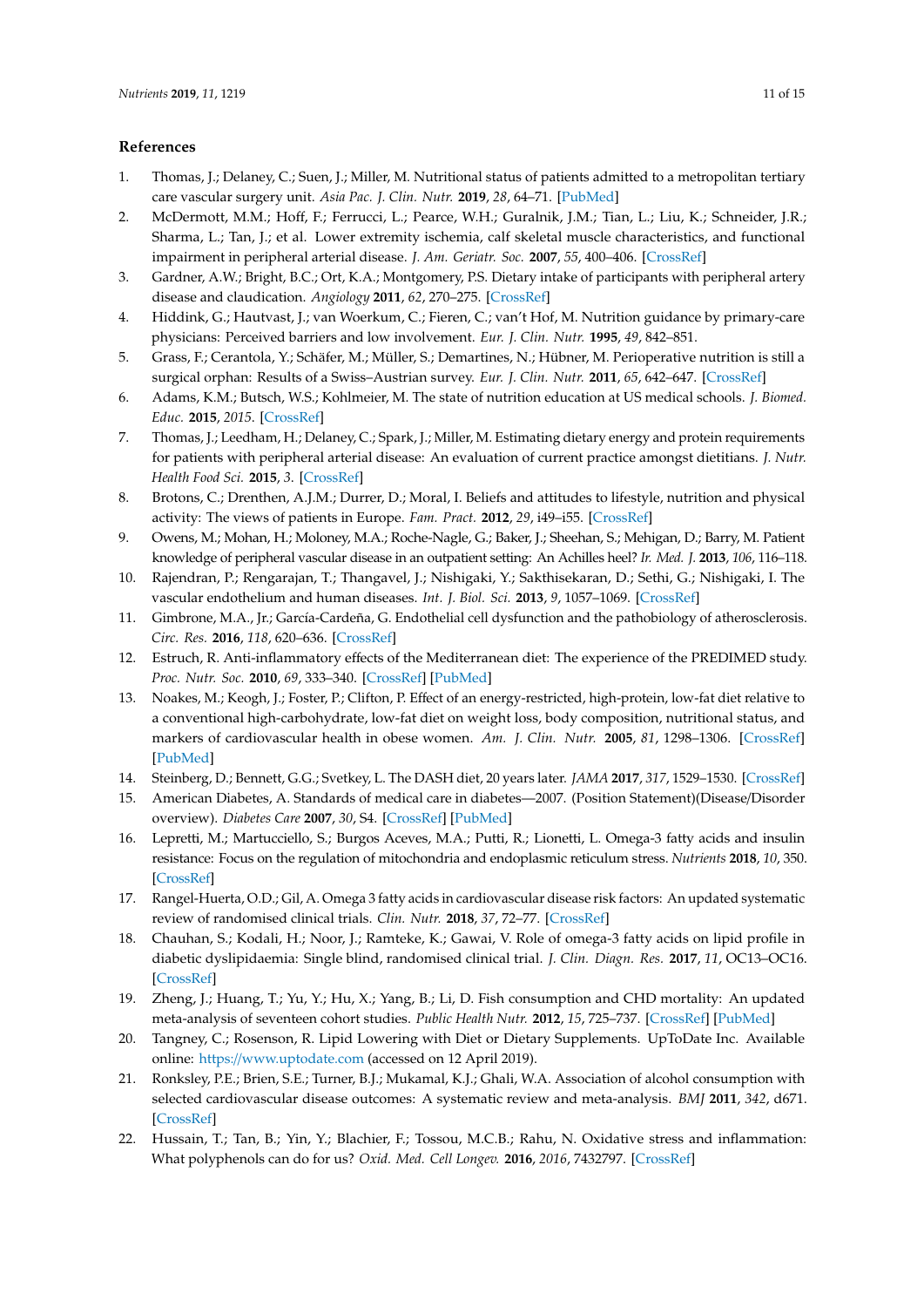- <span id="page-11-0"></span>23. Suen, J.; Thomas, J.; Kranz, A.; Vun, S.; Miller, M. Effect of flavonoids on oxidative stress and inflammation in adults at risk of cardiovascular disease: A systematic review. *Healthcare (Basel)* **2016**, *4*, 69. [\[CrossRef\]](http://dx.doi.org/10.3390/healthcare4030069) [\[PubMed\]](http://www.ncbi.nlm.nih.gov/pubmed/27649255)
- <span id="page-11-1"></span>24. Tousoulis, D.; Kampoli, A.M.; Tentolouris, C.; Papageorgiou, N.; Stefanadis, C. The role of nitric oxide on endothelial function. *Curr. Vasc. Pharm.* **2012**, *10*, 4–18. [\[CrossRef\]](http://dx.doi.org/10.2174/157016112798829760)
- <span id="page-11-2"></span>25. Hashemi, S.M.; Mokhtari, S.M.; Sadeghi, M.; Foroozan, R.; Safari, M. Effect of vitamin D therapy on endothelial function in ischemic heart disease female patients with vitamin D deficiency or insufficiency: A primary report. *Arya Atheroscler.* **2015**, *11*, 54–59.
- <span id="page-11-3"></span>26. Melamed Michal, L.; Muntner, P.; Michos Erin, D.; Uribarri, J.; Weber, C.; Sharma, J.; Raggi, P. Serum 25-Hydroxyvitamin D levels and the prevalence of peripheral arterial disease. *Arter. Thromb. Vasc. Biol.* **2008**, *28*, 1179–1185. [\[CrossRef\]](http://dx.doi.org/10.1161/ATVBAHA.108.165886)
- <span id="page-11-4"></span>27. Moss, J.W.; Ramji, D.P. Nutraceutical therapies for atherosclerosis. *Nat. Rev. Cardiol.* **2016**, *13*, 513–532. [\[CrossRef\]](http://dx.doi.org/10.1038/nrcardio.2016.103)
- <span id="page-11-5"></span>28. Torres, N.; Guevara-Cruz, M.; Velazquez-Villegas, L.A.; Tovar, A.R. Nutrition and Atherosclerosis. *Arch. Med. Res.* **2015**, *46*, 408–426. [\[CrossRef\]](http://dx.doi.org/10.1016/j.arcmed.2015.05.010) [\[PubMed\]](http://www.ncbi.nlm.nih.gov/pubmed/26031780)
- <span id="page-11-6"></span>29. Shea, M.K.; Holden, R.M. Vitamin K status and vascular calcification: Evidence from observational and clinical studies. *Adv. Nutr.* **2012**, *3*, 158–165. [\[CrossRef\]](http://dx.doi.org/10.3945/an.111.001644)
- <span id="page-11-7"></span>30. Vossen, L.M.; Schurgers, L.J.; van Varik, B.J.; Kietselaer, B.L.; Vermeer, C.; Meeder, J.G.; Rahel, B.M.; van Cauteren, Y.J.; Hoffland, G.A.; Rennenberg, R.J.; et al. Menaquinone-7 supplementation to reduce vascular calcification in patients with coronary artery disease: Rationale and study protocol (VitaK-CAC Trial). *Nutrition* **2015**, *7*, 8905–8915. [\[CrossRef\]](http://dx.doi.org/10.3390/nu7115443)
- <span id="page-11-8"></span>31. Lai, H.T.M.; de Oliveira Otto, M.C.; Lemaitre, R.N.; McKnight, B.; Song, X.; King, I.B.; Chaves, P.H.M.; Odden, M.C.; Newman, A.B.; Siscovick, D.S.; et al. Serial circulating omega 3 polyunsaturated fatty acids and healthy ageing among older adults in the Cardiovascular Health Study: Prospective cohort study. *BMJ* **2018**, *363*, k4067. [\[CrossRef\]](http://dx.doi.org/10.1136/bmj.k4067)
- <span id="page-11-9"></span>32. Defago, M.D.; Elorriaga, N.; Irazola, V.E.; Rubinstein, A.L. Influence of food patterns on endothelial biomarkers: A systematic review. *J. Clin. Hypertens (Greenwich)* **2014**, *16*, 907–913. [\[CrossRef\]](http://dx.doi.org/10.1111/jch.12431)
- <span id="page-11-10"></span>33. Grimble, R.F. Basics in clinical nutrition: Immunonutrition 2013; Nutrients which influence immunity: Effect and mechanism of action. *E Spen Eur. E J. Clin. Nutr. Metab.* **2009**, *4*, e10–e13. [\[CrossRef\]](http://dx.doi.org/10.1016/j.eclnm.2008.07.015)
- <span id="page-11-11"></span>34. Wischmeyer, P.E.; Carli, F.; Evans, D.C.; Guilbert, S.; Kozar, R.; Pryor, A.; Thiele, R.H.; Everett, S.; Grocott, M.; Gan, T.J.; et al. American society for enhanced recovery and perioperative quality initiative joint consensus statement on nutrition screening and therapy within a surgical enhanced recovery pathway. *Anesth Analg.* **2018**, *126*, 1883–1895. [\[CrossRef\]](http://dx.doi.org/10.1213/ANE.0000000000002743)
- <span id="page-11-12"></span>35. Drover, J.W.; Dhaliwal, R.; Weitzel, L.; Wischmeyer, P.E.; Ochoa, J.B.; Heyland, D.K. Perioperative use of arginine-supplemented diets: A systematic review of the evidence. *J. Am. Coll. Surg.* **2011**, *212*, 385–399.e1. [\[CrossRef\]](http://dx.doi.org/10.1016/j.jamcollsurg.2010.10.016)
- <span id="page-11-13"></span>36. Calder, P.C. The role of marine omega-3 (n-3) fatty acids in inflammatory processes, atherosclerosis and plaque stability. *Mol. Nutr. Food Res.* **2012**, *56*, 1073–1080. [\[CrossRef\]](http://dx.doi.org/10.1002/mnfr.201100710) [\[PubMed\]](http://www.ncbi.nlm.nih.gov/pubmed/22760980)
- <span id="page-11-14"></span>37. Uno, H.; Furukawa, K.; Suzuki, D.; Shimizu, H.; Ohtsuka, M.; Kato, A.; Yoshitomi, H.; Miyazaki, M. Immunonutrition suppresses acute inflammatory responses through modulation of resolvin E1 in patients undergoing major hepatobiliary resection. *Surgery* **2016**, *160*, 228–236. [\[CrossRef\]](http://dx.doi.org/10.1016/j.surg.2016.01.019) [\[PubMed\]](http://www.ncbi.nlm.nih.gov/pubmed/26965712)
- <span id="page-11-15"></span>38. Norman, P.E.; Eikelboom, J.W.; Hankey, G.J. Peripheral arterial disease: Prognostic significance and prevention of atherothrombotic complications. *Med. J. Aust.* **2004**, *181*, 150–154.
- <span id="page-11-16"></span>39. Dhaliwal, G.; Mukherjee, D. Peripheral arterial disease: Epidemiology, natural history, diagnosis and treatment. *Int. J. Angiol.* **2007**, *16*, 36–44. [\[CrossRef\]](http://dx.doi.org/10.1055/s-0031-1278244) [\[PubMed\]](http://www.ncbi.nlm.nih.gov/pubmed/22477268)
- <span id="page-11-17"></span>40. Norgren, L.; Hiatt, W.R.; Dormandy, J.A.; Nehler, M.R.; Harris, K.A.; Fowkes, F.G.; Group, T.I.W. Inter-Society consensus for the management of peripheral arterial disease (TASC II). *J. Vasc. Surg.* **2007**, *45* (Suppl. S5), S5–S67. [\[CrossRef\]](http://dx.doi.org/10.1016/j.jvs.2006.12.037)
- <span id="page-11-18"></span>41. Gattone, M.; Giannuzzi, P. Interventional strategies in early atherosclerosis. *Monaldi Arch. Chest Dis.* **2006**, *66*, 54–62. [\[CrossRef\]](http://dx.doi.org/10.4081/monaldi.2006.541)
- <span id="page-11-19"></span>42. Fenton, R.; Brook-Barclay, L.; Delaney, C.L.; Spark, J.I.; Miller, M.D. Do medications commonly prescribed to patients with peripheral arterial disease have an effect on nutritional status? A review of the literature. *Ann. Vasc. Surg.* **2016**, *32*, 145–175. [\[CrossRef\]](http://dx.doi.org/10.1016/j.avsg.2015.10.036)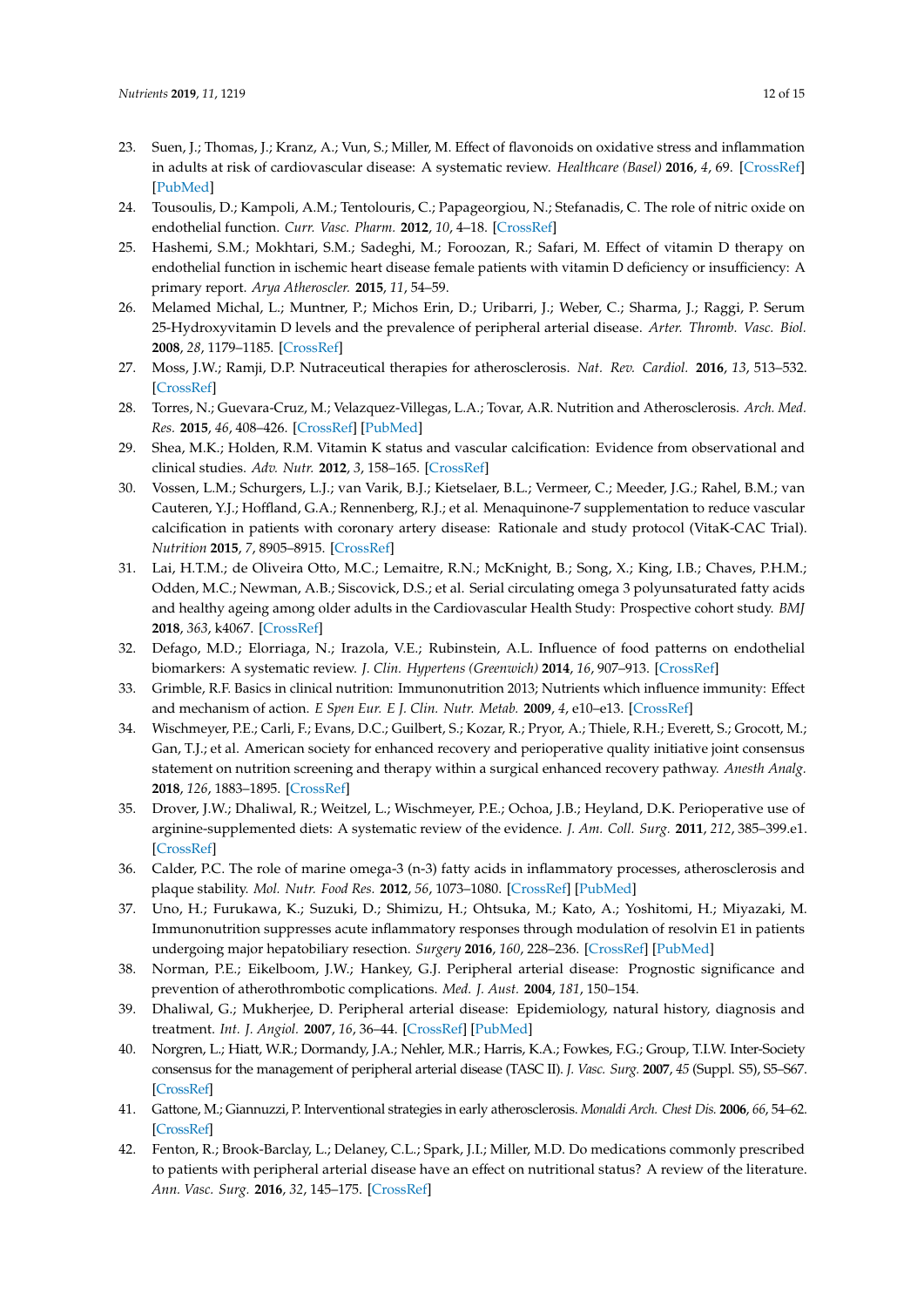- <span id="page-12-0"></span>43. Booth, S.L.; Golly, I.; Sacheck, J.M.; Roubenoff, R.; Dallal, G.E.; Hamada, K.; Blumberg, J.B. Effect of vitamin E supplementation on vitamin K status in adults with normal coagulation status. *Am. J. Clin. Nutr.* **2004**, *80*, 143–148. [\[CrossRef\]](http://dx.doi.org/10.1093/ajcn/80.1.143)
- <span id="page-12-1"></span>44. Hageman, D.; Fokkenrood, H.J.; Gommans, L.N.; van den Houten, M.M.; Teijink, J.A. Supervised exercise therapy versus home-based exercise therapy versus walking advice for intermittent claudication. *Cochrane Database Syst. Rev.* **2018**, *4*, CD005263. [\[CrossRef\]](http://dx.doi.org/10.1002/14651858.CD005263.pub4)
- <span id="page-12-2"></span>45. Vun, S.V.; Miller, M.D.; Delaney, C.L.; Allan, R.B.; Spark, J.I. The effect of supervised exercise therapy for intermittent claudication on lower limb lean mass. *J. Vasc. Surg.* **2016**, *64*, 1763–1769. [\[CrossRef\]](http://dx.doi.org/10.1016/j.jvs.2016.06.099)
- <span id="page-12-3"></span>46. Delaney, C.L.; Miller, M.D.; Chataway, T.K.; Spark, J.I. A randomised controlled trial of supervised exercise regimens and their impact on walking performance, skeletal muscle mass and calpain activity in patients with intermittent claudication. *Eur. J. Vasc. Endovasc. Surg.* **2014**, *47*, 304–310. [\[CrossRef\]](http://dx.doi.org/10.1016/j.ejvs.2013.12.021)
- <span id="page-12-4"></span>47. Anderson, L.; Thompson, D.R.; Oldridge, N.; Zwisler, A.D.; Rees, K.; Martin, N.; Taylor, R.S. Exercise-based cardiac rehabilitation for coronary heart disease. *Cochrane Database Syst. Rev.* **2016**. [\[CrossRef\]](http://dx.doi.org/10.1002/14651858.CD001800.pub3)
- 48. Cole, J.A.; Smith, S.M.; Hart, N.; Cupples, M.E. Systematic review of the effect of diet and exercise lifestyle interventions in the secondary prevention of coronary heart disease. *Cardiol. Res. Pr.* **2011**, *2011*, 25. [\[CrossRef\]](http://dx.doi.org/10.4061/2011/232351)
- <span id="page-12-5"></span>49. Esmarck, B.; Andersen, J.L.; Olsen, S.; Richter, E.A.; Mizuno, M.; Kjaer, M. Timing of postexercise protein intake is important for muscle hypertrophy with resistance training in elderly humans. *J. Physiol.* **2001**, *535*, 301–311. [\[CrossRef\]](http://dx.doi.org/10.1111/j.1469-7793.2001.00301.x)
- <span id="page-12-6"></span>50. Miller, M.D.; Crotty, M.; Whitehead, C.; Bannerman, E.; Daniels, L.A. Nutritional supplementation and resistance training in nutritionally at risk older adults following lower limb fracture: A randomized controlled trial. *Clin. Rehabil.* **2006**, *20*, 311–323. [\[CrossRef\]](http://dx.doi.org/10.1191/0269215506cr942oa)
- <span id="page-12-7"></span>51. Fiatarone, M.A.; O'Neill, E.F.; Ryan, N.D.; Clements, K.M.; Solares, G.R.; Nelson, M.E.; Roberts, S.B.; Kehayias, J.J.; Lipsitz, L.A.; Evans, W.J. Exercise training and nutritional supplementation for physical frailty in very elderly people. *N. Engl. J. Med.* **1994**, *330*, 1769–1775. [\[CrossRef\]](http://dx.doi.org/10.1056/NEJM199406233302501)
- <span id="page-12-8"></span>52. Gardner, A.W.; Montgomery, P.S.; Wang, M.; Chen, C.; Kuroki, M.; Kim, D.J.-K. Greater exercise pressor response is associated with impaired claudication outcomes in symptomatic peripheral artery disease. *Angiology* **2018**, *70*, 220–228. [\[CrossRef\]](http://dx.doi.org/10.1177/0003319718790876) [\[PubMed\]](http://www.ncbi.nlm.nih.gov/pubmed/30081644)
- <span id="page-12-9"></span>53. Delaney, C.L.; Miller, M.D.; Dickinson, K.M.; Spark, J.I. Change in dietary intake of adults with intermittent claudication undergoing a supervised exercise program and compared to matched controls. *Nutr. J.* **2014**, *13*, 100. [\[CrossRef\]](http://dx.doi.org/10.1186/1475-2891-13-100) [\[PubMed\]](http://www.ncbi.nlm.nih.gov/pubmed/25316347)
- <span id="page-12-10"></span>54. Pande, R.L.; Creager, M.A. Socioeconomic inequality and peripheral artery disease prevalence in US adults. *Circ. Cardiovasc. Qual. Outcomes* **2014**, *7*, 532–539. [\[CrossRef\]](http://dx.doi.org/10.1161/CIRCOUTCOMES.113.000618)
- <span id="page-12-11"></span>55. Darmon, N.; Drewnowski, A. Does social class predict diet quality? *Am. J. Clin. Nutr.* **2008**, *87*, 1107–1117. [\[CrossRef\]](http://dx.doi.org/10.1093/ajcn/87.5.1107)
- <span id="page-12-12"></span>56. Addison, O.; Prior, S.J.; Kundi, R.; Serra, M.C.; Katzel, L.I.; Gardner, A.W.; Ryan, A.S. Sarcopenia in peripheral arterial disease: Prevalence and effect on functional status. *Arch. Phys. Med. Rehabil.* **2018**, *99*, 623–628. [\[CrossRef\]](http://dx.doi.org/10.1016/j.apmr.2017.10.017)
- <span id="page-12-13"></span>57. Wolfe, R.R. The underappreciated role of muscle in health and disease. *Am. J. Clin. Nutr.* **2006**, *84*, 475–482. [\[CrossRef\]](http://dx.doi.org/10.1093/ajcn/84.3.475) [\[PubMed\]](http://www.ncbi.nlm.nih.gov/pubmed/16960159)
- <span id="page-12-14"></span>58. Hirayama, K.; Ishii, H.; Kikuchi, R.; Suzuki, S.; Aoki, T.; Harada, K.; Sumi, T.; Negishi, Y.; Shibata, Y.; Tatami, Y.; et al. Clinical impact of circulating irisin on classified coronary plaque characteristics. *J. Appl. Lab. Med.* **2018**, *3*, 79. [\[CrossRef\]](http://dx.doi.org/10.1373/jalm.2017.025296)
- <span id="page-12-15"></span>59. Kinlay, S. Management of critical limb ischemia. *Circ. Cardiovasc. Interv.* **2016**, *9*, e001946. [\[CrossRef\]](http://dx.doi.org/10.1161/CIRCINTERVENTIONS.115.001946) [\[PubMed\]](http://www.ncbi.nlm.nih.gov/pubmed/26858079)
- <span id="page-12-16"></span>60. Jalkanen, J.; Maksimow, M.; Hollmén, M.; Jalkanen, S.; Hakovirta, H. Compared to intermittant claudication critical limb ischemia is associated with elevated levels of cytokines. *PLoS ONE* **2016**, *11*, e0162353. [\[CrossRef\]](http://dx.doi.org/10.1371/journal.pone.0162353)
- <span id="page-12-17"></span>61. Robinson, J.M.; Gallavin, L.; Gough, M.J.; Homer-Vanniasinkam, S.; Kester, R.C.; Scott, D.J.A.; Spark, J.I. Patients with chronic critical limb ischaemia have reduced total antioxidant capacity and impaired nutritional status. *Eur. J. Vasc. Endovasc. Surg.* **2002**, *24*, 535–539. [\[CrossRef\]](http://dx.doi.org/10.1053/ejvs.2002.1755)
- <span id="page-12-18"></span>62. Salomon du Mont, L.; Leclerc, B.; Morgant, M.C.; Besch, G.; Laubriet, A.; Steinmetz, E.; Rinckenbach, S. Impact of nutritional state on critical limb ischemia early outcomes (DENUCRITICC Study). *Ann. Vasc. Surg.* **2017**, *45*, 10–15. [\[CrossRef\]](http://dx.doi.org/10.1016/j.avsg.2017.04.030) [\[PubMed\]](http://www.ncbi.nlm.nih.gov/pubmed/28495537)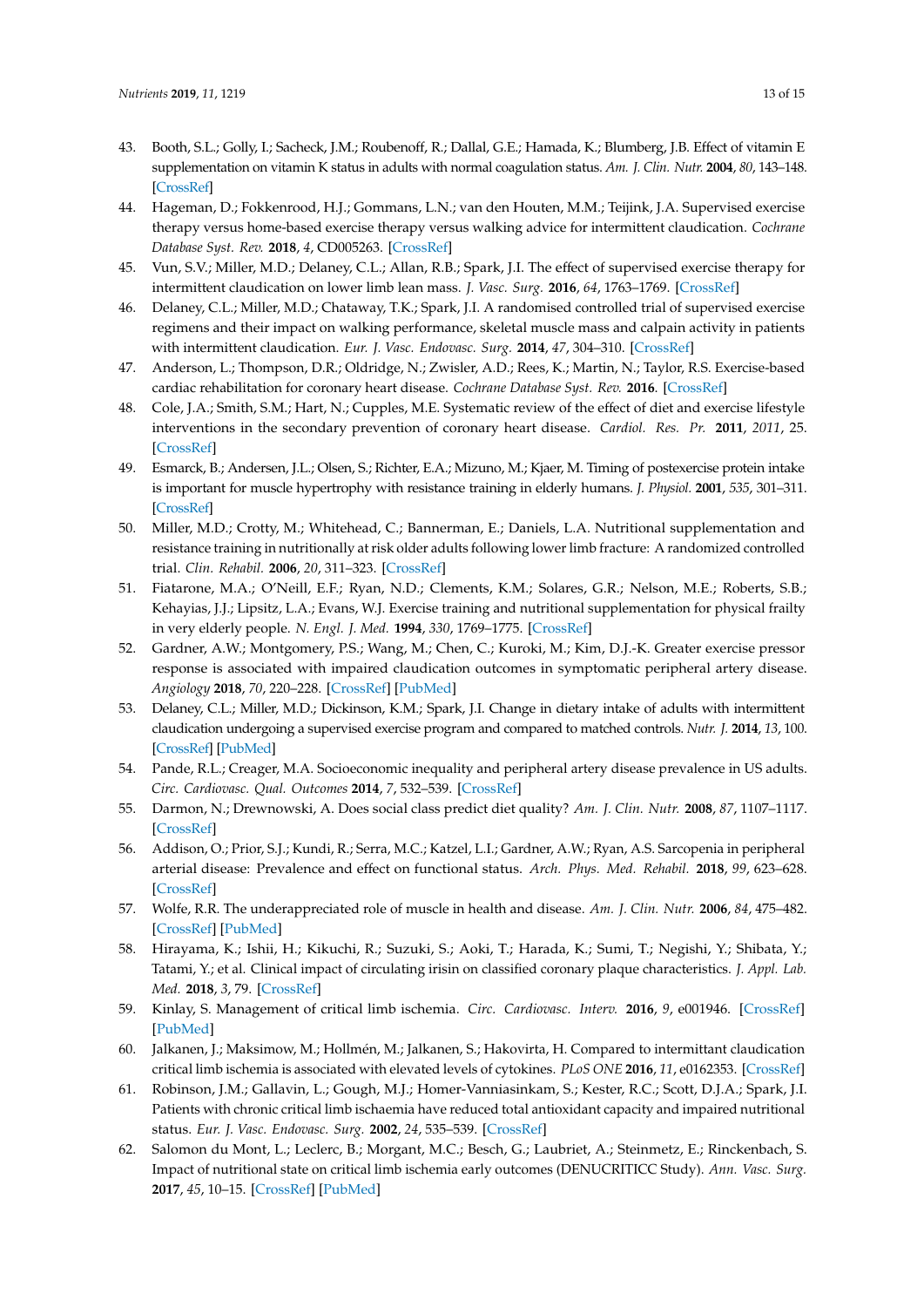- <span id="page-13-0"></span>63. Gardner, A.W.; Montgomery, P.S. Resting energy expenditure in subjects with and without intermittent claudication. *Metabolism* **2009**, *58*, 1008–1012. [\[CrossRef\]](http://dx.doi.org/10.1016/j.metabol.2009.02.030) [\[PubMed\]](http://www.ncbi.nlm.nih.gov/pubmed/19394975)
- <span id="page-13-1"></span>64. Gardner, A.W.; Montgomery, P.S. Resting energy expenditure in patients with intermittent claudication and critical limb ischemia. *J. Vasc. Surg.* **2010**, *51*, 1436–1441. [\[CrossRef\]](http://dx.doi.org/10.1016/j.jvs.2009.12.072) [\[PubMed\]](http://www.ncbi.nlm.nih.gov/pubmed/20382493)
- <span id="page-13-2"></span>65. Hicks, C.W.; Yang, C.; Ndumele, C.E.; Folsom, A.R.; Heiss, G.; Black, J.H., III; Selvin, E.; Matsushita, K. Associations of obesity with incident hospitalization related to peripheral artery disease and critical limb ischemia in the ARIC Study. *J. Am. Heart Assoc.* **2018**, *7*, e008644. [\[CrossRef\]](http://dx.doi.org/10.1161/JAHA.118.008644)
- <span id="page-13-3"></span>66. Miller, M.D.; Delaney, C.; Penna, D.; Liang, L.; Thomas, J.M.; Puckridge, P.; Spark, J.I. A 3-year follow-up study of inpatients with lower limb ulcers: Evidence of an obesity paradox? *J. Multidiscip. Healthc.* **2013**, *5*, 181–186. [\[CrossRef\]](http://dx.doi.org/10.2147/JMDH.S33625) [\[PubMed\]](http://www.ncbi.nlm.nih.gov/pubmed/22973108)
- <span id="page-13-4"></span>67. Matsubara, Y.; Matsumoto, T.; Aoyagi, Y.; Tanaka, S.; Okadome, J.; Morisaki, K.; Shirabe, K.; Maehara, Y. Sarcopenia is a prognostic factor for overall survival in patients with critical limb ischemia. *J. Vasc. Surg.* **2015**, *61*, 945–950. [\[CrossRef\]](http://dx.doi.org/10.1016/j.jvs.2014.10.094)
- <span id="page-13-5"></span>68. Sugai, T.; Watanabe, T.; Otaki, Y.; Goto, J.; Watanabe, K.; Toshima, T.; Takahashi, T.; Yokoyama, M.; Tamura, H.; Nishiyama, S.; et al. Decreased psoas muscle computed tomography value predicts poor outcome in peripheral artery disease. *Circulation* **2018**, *82*. [\[CrossRef\]](http://dx.doi.org/10.1253/circj.CJ-18-0726) [\[PubMed\]](http://www.ncbi.nlm.nih.gov/pubmed/30270315)
- <span id="page-13-6"></span>69. Cereda, E.; Klersy, C.; Rondanelli, M.; Caccialanza, R. Energy balance in patients with pressure ulcers: A systematic review and meta-analysis of observational studies. *J. Am. Diet. Assoc.* **2011**, *111*, 1868–1876. [\[CrossRef\]](http://dx.doi.org/10.1016/j.jada.2011.09.005)
- <span id="page-13-7"></span>70. Russell, L. The importance of patients' nutritional status in wound healing. *Br. J. Nurs.* **2001**, *10* (Suppl. S42), s44–s49. [\[CrossRef\]](http://dx.doi.org/10.12968/bjon.2001.10.Sup1.5336)
- <span id="page-13-8"></span>71. Pompeo, M. Misconceptions about protein requirements for wound healing: Results of a prospective study. *Ostomy Wound Manag.* **2007**, *53*, 30–32, 34, 36–38.
- <span id="page-13-9"></span>72. Posthauer, M.E.; Banks, M.; Dorner, B.; Schols, J.M. The role of nutrition for pressure ulcer management: National pressure ulcer advisory panel, European pressure ulcer advisory panel, and pan pacific pressure injury alliance white paper. *Adv. Skin Wound Care.* **2015**, *28*, 175–188, 189–190. [\[CrossRef\]](http://dx.doi.org/10.1097/01.ASW.0000461911.31139.62) [\[PubMed\]](http://www.ncbi.nlm.nih.gov/pubmed/25775201)
- <span id="page-13-10"></span>73. Mirastschijski, U.; Martin, A.; Jorgensen, L.N.; Sampson, B.; Agren, M.S. Zinc, copper, and selenium tissue levels and their relation to subcutaneous abscess, minor surgery, and wound healing in humans. *Biol. Trace Elem. Res.* **2013**, *153*, 76–83. [\[CrossRef\]](http://dx.doi.org/10.1007/s12011-013-9658-z) [\[PubMed\]](http://www.ncbi.nlm.nih.gov/pubmed/23595590)
- <span id="page-13-11"></span>74. Chua, G.T.; Chan, Y.C.; Cheng, S.W. Vitamin D status and peripheral arterial disease: Evidence so far. *Vasc. Health Risk Manag.* **2011**, *7*, 671–675. [\[CrossRef\]](http://dx.doi.org/10.2147/VHRM.S24876) [\[PubMed\]](http://www.ncbi.nlm.nih.gov/pubmed/22140318)
- <span id="page-13-12"></span>75. Bruins, M.J.; Mugambi, G.; Verkaik-Kloosterman, J.; Hoekstra, J.; Kraemer, K.; Osendarp, S.; Melse-Boonstra, A.; Gallagher, A.M.; Verhagen, H. Addressing the risk of inadequate and excessive micronutrient intakes: Traditional versus new approaches to setting adequate and safe micronutrient levels in foods. *Food Nutr. Res.* **2015**, *59*, 26020. [\[CrossRef\]](http://dx.doi.org/10.3402/fnr.v58.26020)
- <span id="page-13-13"></span>76. Chi, W.K.; Tan, G.; Yan, B. Prognostic nutritional index as a predictor of prognosis in patients with critical limb ischemia who underwent endovascular revascularization therapy. *J. Am. Coll. Cardiol.* **2019**, *73*, 2064. [\[CrossRef\]](http://dx.doi.org/10.1016/S0735-1097(19)32670-1)
- <span id="page-13-14"></span>77. Molnar, J.A.; Underdown, M.J.; Clark, W.A. Nutrition and chronic wounds. *Adv. Wound Care* **2014**, *3*, 663–681. [\[CrossRef\]](http://dx.doi.org/10.1089/wound.2014.0530)
- <span id="page-13-15"></span>78. Shah, P.K. Inflammation, neointimal hyperplasia, and restenosis: As the leukocytes roll, the arteries thicken. *Circulation* **2003**, *107*, 2175–2177. [\[CrossRef\]](http://dx.doi.org/10.1161/01.CIR.0000069943.41206.BD)
- <span id="page-13-16"></span>79. Subbotin, V.M. Analysis of arterial intimal hyperplasia: Review and hypothesis. *Biol. Med. Model.* **2007**, *4*, 41. [\[CrossRef\]](http://dx.doi.org/10.1186/1742-4682-4-41)
- <span id="page-13-17"></span>80. Collins, M.J.; Li, X.; Lv, W.; Yang, C.; Protack, C.D.; Muto, A.; Jadlowiec, C.C.; Shu, C.; Dardik, A. Therapeutic strategies to combat neointimal hyperplasia in vascular grafts. *Expert Rev. Cardiovasc.* **2012**, *10*, 635–647. [\[CrossRef\]](http://dx.doi.org/10.1586/erc.12.33)
- <span id="page-13-18"></span>81. Katsanos, K.; Spiliopoulos, S.; Kitrou, P.; Krokidis, M.; Karnabatidis, D. Risk of Death Following application of paclitaxel-coated balloons and stents in the femoropopliteal artery of the leg: A systematic review and meta-analysis of randomized controlled trials. *J. Am. Heart Assoc.* **2018**, *7*, e011245. [\[CrossRef\]](http://dx.doi.org/10.1161/JAHA.118.011245)
- <span id="page-13-19"></span>82. Sato, T.; Iwasaki, Y.; Kikkawa, Y.; Fukagawa, M. An Efficacy of intensive Vitamin D delivery to neointimal hyperplasia in recurrent vascular access stenosis. *J. Vac. Access.* **2015**, *17*, 72–77. [\[CrossRef\]](http://dx.doi.org/10.5301/jva.5000469)